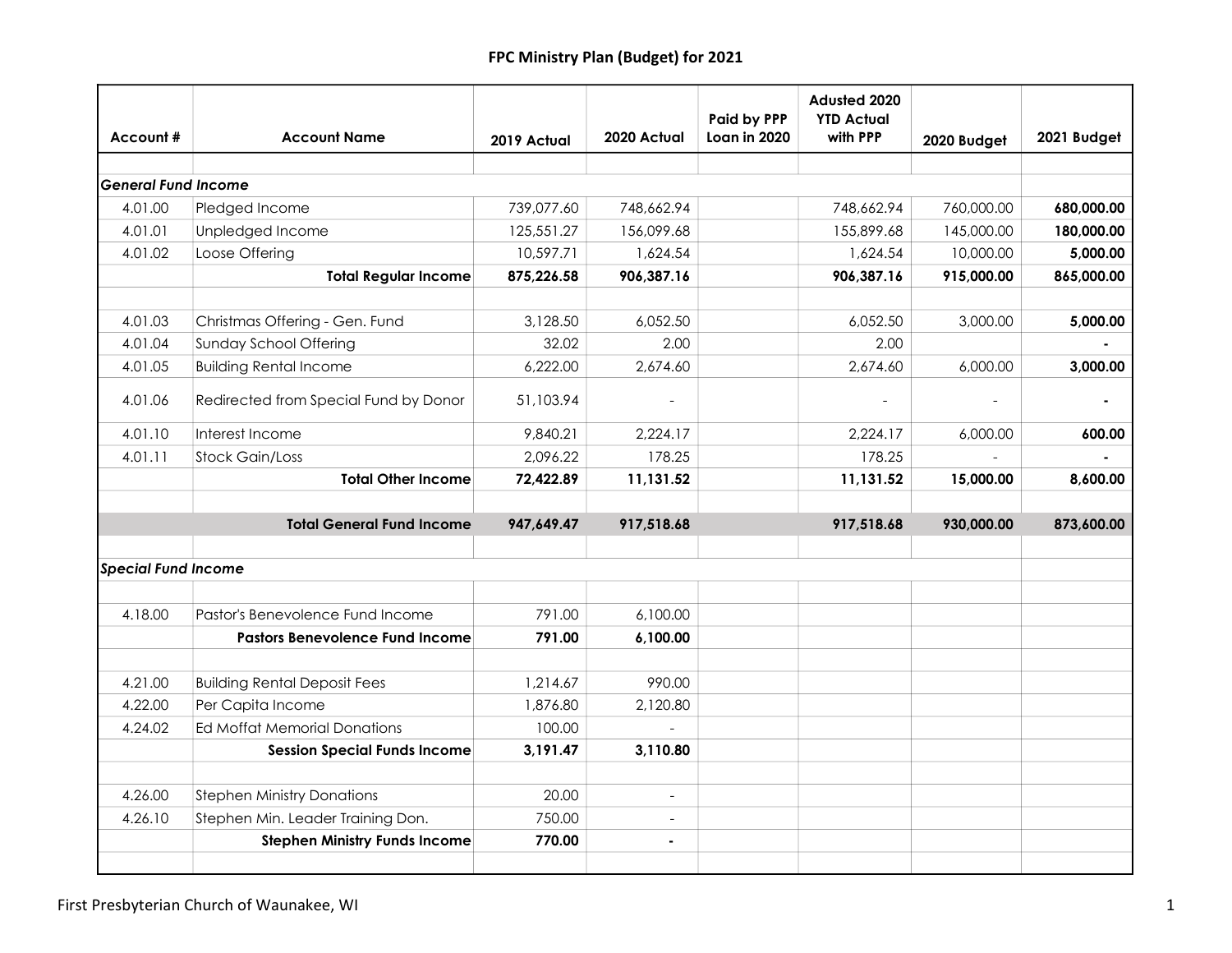|          |                                            |             |                          | Paid by PPP  | Adusted 2020<br><b>YTD Actual</b> |             |             |
|----------|--------------------------------------------|-------------|--------------------------|--------------|-----------------------------------|-------------|-------------|
| Account# | <b>Account Name</b>                        | 2019 Actual | 2020 Actual              | Loan in 2020 | with PPP                          | 2020 Budget | 2021 Budget |
|          |                                            |             |                          |              |                                   |             |             |
| 4.30.00  | Paycheck Protection Loan Income            |             | 131,400.00               |              |                                   |             |             |
|          | <b>Total Loan Income</b>                   | ä,          | 131,400.00               |              |                                   |             |             |
|          |                                            |             |                          |              |                                   |             |             |
| 4.31.10  | Christmas Offering - Staff Income          | 4,403.50    | 3,242.50                 |              |                                   |             |             |
| 4.31.31  | B. Ehrets Cont. Ed. Income                 | 150.00      | $\blacksquare$           |              |                                   |             |             |
| 4.31.32  | S. Gade Continuing Ed Don.                 |             | 818.41                   |              |                                   |             |             |
| 4.31.70  | <b>Music Director Fund Donations</b>       | 2,623.35    | 3,570.00                 |              |                                   |             |             |
|          | <b>Personnel Special Funds Income</b>      | 7,176.85    | 7,630.91                 |              |                                   |             |             |
|          |                                            |             |                          |              |                                   |             |             |
| 4.32.00  | <b>Building &amp; Grounds Donations</b>    | 133.00      | 240.48                   |              |                                   |             |             |
| 4.32.10  | Capital Improvement Income                 | 10,065.65   | 6,595.00                 |              |                                   |             |             |
| 4.32.11  | <b>Chapel Chairs Donation</b>              | 1,200.00    | $\overline{\phantom{a}}$ |              |                                   |             |             |
| 4.32.12  | <b>Folding Chairs Donation</b>             | 2,000.00    | $\equiv$                 |              |                                   |             |             |
| 4.32.60  | <b>Parking Lot Donations</b>               | 2,000.00    | 3,000.00                 |              |                                   |             |             |
|          | <b>Building &amp; Grounds Funds Income</b> | 15,398.65   | 9,835.48                 |              |                                   |             |             |
|          |                                            |             |                          |              |                                   |             |             |
| 4.33.00  | Worship & Music Fund Income                | $\equiv$    | 1,849.26                 |              |                                   |             |             |
| 4.33.10  | Music Ministry Donations                   | 1,500.00    | $\blacksquare$           |              |                                   |             |             |
| 4.33.20  | <b>Choir Flower Donations</b>              |             | 20.00                    |              |                                   |             |             |
| 4.33.30  | <b>Flower Fund Payments</b>                | 860.00      | $\blacksquare$           |              |                                   |             |             |
| 4.33.50  | Organ Maintenance Donations                | 2,000.00    | 2,000.00                 |              |                                   |             |             |
|          | <b>Worship &amp; Music Funds Income</b>    | 4,360.00    | 3,869.26                 |              |                                   |             |             |
|          |                                            |             |                          |              |                                   |             |             |
| 4.36.01  | Fellowship Fund Donations                  | 16,386.72   | 13.00                    |              |                                   |             |             |
| 4.36.02  | Women's Retreat Payments                   | 2,940.00    |                          |              |                                   |             |             |
|          | <b>Fellowship Special Funds Income</b>     | 19,326.72   | 13.00                    |              |                                   |             |             |
|          |                                            |             |                          |              |                                   |             |             |
| 4.37.00  | <b>Children's Ministry Donations</b>       | 641.02      | 2,053.38                 |              |                                   |             |             |
| 4.37.20  | <b>Network 56 Mission Donations</b>        | 192.00      |                          |              |                                   |             |             |
|          | Children's Min. Spec. Funds Income         | 833.02      | 2,053.38                 |              |                                   |             |             |
|          |                                            |             |                          |              |                                   |             |             |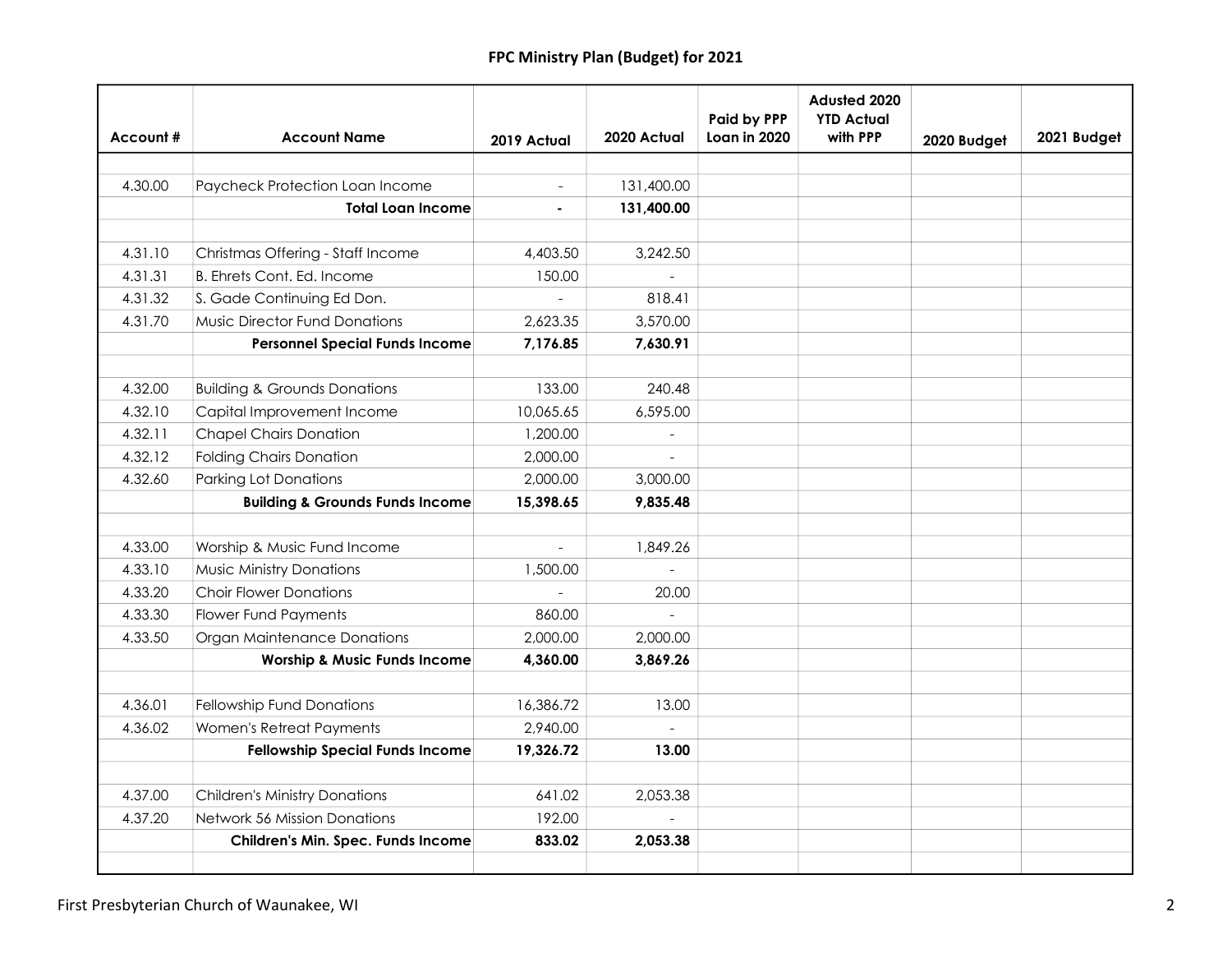|          |                                           |             |                          | <b>Paid by PPP</b> | Adusted 2020<br><b>YTD Actual</b> |             |             |
|----------|-------------------------------------------|-------------|--------------------------|--------------------|-----------------------------------|-------------|-------------|
| Account# | <b>Account Name</b>                       | 2019 Actual | 2020 Actual              | Loan in 2020       | with PPP                          | 2020 Budget | 2021 Budget |
|          |                                           |             |                          |                    |                                   |             |             |
| 4.38.00  | <b>Adult Education Donations</b>          | 75.00       | $\overline{\phantom{a}}$ |                    |                                   |             |             |
| 4.38.30  | <b>Bethel Series Donations</b>            | 478.62      |                          |                    |                                   |             |             |
| 4.38.31  | <b>Bethel Series Payments</b>             | 1,540.00    | 345.00                   |                    |                                   |             |             |
|          | Adult Ed. Special Funds Income            | 2,093.62    | 345.00                   |                    |                                   |             |             |
|          |                                           |             |                          |                    |                                   |             |             |
| 4.39.20  | <b>Website Donations</b>                  | 166.67      | $\blacksquare$           |                    |                                   |             |             |
|          | <b>Church Office Funds Income</b>         | 166.67      | $\blacksquare$           |                    |                                   |             |             |
|          |                                           |             |                          |                    |                                   |             |             |
| 4.40.00  | <b>Family Ministry Memorial Donations</b> | 10,000.00   | 61.23                    |                    |                                   |             |             |
| 4.40.10  | MOPS Income                               | 4,582.03    | 135.00                   |                    |                                   |             |             |
|          | <b>Family Ministry Funds Income</b>       | 14,582.03   | 196.23                   |                    |                                   |             |             |
|          |                                           |             |                          |                    |                                   |             |             |
| 4.41.00  | Student Ministry Spec. Fund Don.          | 50,859.95   | 500.00                   |                    |                                   |             |             |
| 4.41.10  | <b>Confirmation Payments</b>              | 240.00      | 30.00                    |                    |                                   |             |             |
| 4.41.30  | High Sch. Winter Retreat Pymts            | 2,182.00    | 789.00                   |                    |                                   |             |             |
| 4.41.40  | Mid. Sch. Summer Event Pymts              | 300.00      |                          |                    |                                   |             |             |
| 4.41.50  | Mid. Sch. Winter Retreat Pymts            | 1,831.00    | 594.00                   |                    |                                   |             |             |
|          | Student Min. Spec. Funds Income           | 55,412.95   | 1,913.00                 |                    |                                   |             |             |
|          |                                           |             |                          |                    |                                   |             |             |
| 4.42.05  | SM from Mission GF Budget                 | 13,050.00   | 13,725.00                |                    |                                   | 13,725.00   | 4,325.00    |
| 4.42.12  | <b>Student Mission Trip Donations</b>     | 31,088.41   | (130.00)                 |                    |                                   |             |             |
| 4.42.20  | Student Mission Trip Payment              | 28,421.62   | 1,950.00                 |                    |                                   |             |             |
| 4.42.50  | <b>Students Doing Mission Donations</b>   | 300.00      | 400.00                   |                    |                                   |             |             |
|          | <b>Student Mission Funds Income</b>       | 72,860.03   | 15,945.00                |                    |                                   | 13,725.00   | 4,325.00    |
|          |                                           |             |                          |                    |                                   |             |             |
| 4.43.01  | <b>Undesignated Mission Donation</b>      | 17,844.10   | 1,745.00                 |                    |                                   |             |             |
| 4.43.02  | <b>Giving Tree Donations</b>              |             | 1,878.00                 |                    |                                   |             |             |
| 4.43.10  | <b>Food Pantry Donations</b>              | 23.00       | 300.00                   |                    |                                   |             |             |
| 4.43.20  | <b>Homeless Meal Fund Donations</b>       | 388.39      | 500.00                   |                    |                                   |             |             |
| 4.43.30  | Food For Kidz Donations                   | 796.91      |                          |                    |                                   |             |             |
| 4.43.81  | Soar Kenya Academy Donations              | 5,764.00    | 351.02                   |                    |                                   |             |             |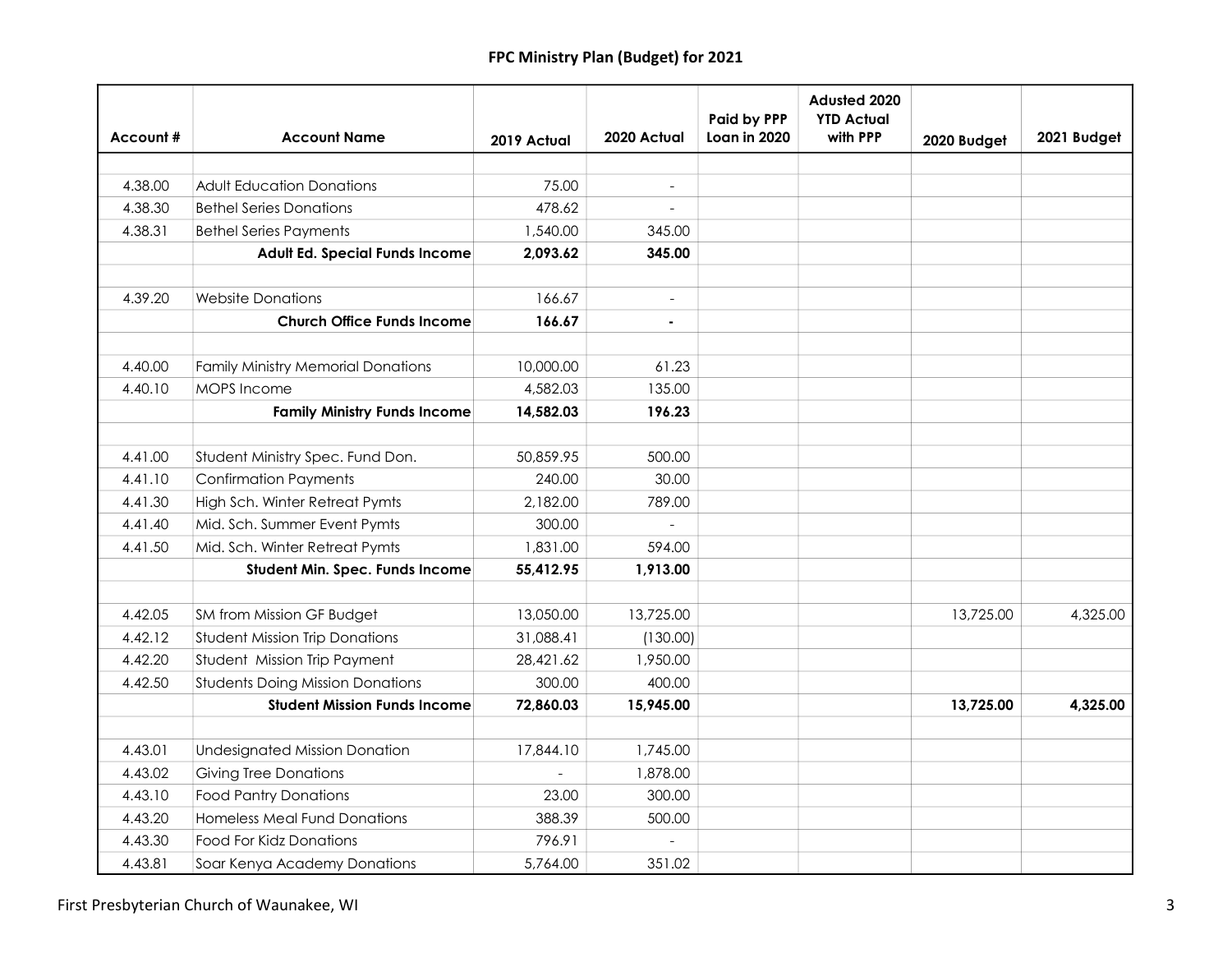|                             |                                          |                |                          | <b>Paid by PPP</b> | Adusted 2020<br><b>YTD Actual</b> |             |             |
|-----------------------------|------------------------------------------|----------------|--------------------------|--------------------|-----------------------------------|-------------|-------------|
| Account#                    | <b>Account Name</b>                      | 2019 Actual    | 2020 Actual              | Loan in 2020       | with PPP                          | 2020 Budget | 2021 Budget |
|                             |                                          |                |                          |                    |                                   |             |             |
|                             | <b>Mission Team Spec. Funds Income</b>   | 24,816.40      | 4,774.02                 |                    |                                   |             |             |
|                             |                                          |                |                          |                    |                                   |             |             |
|                             | <b>Total Mission Funds Income</b>        | 97,676.43      | 20,719.02                |                    |                                   | 13,725.00   | 4,325.00    |
| 4.44.20                     | Deacon Food Angels Donations             | 1,520.00       | 25.00                    |                    |                                   |             |             |
|                             | <b>Deacon Special Funds Income</b>       | 1,520.00       | 25.00                    |                    |                                   |             |             |
|                             |                                          |                |                          |                    |                                   |             |             |
| 4.50.00                     | <b>Endowment Donations</b>               | $\blacksquare$ | 5,000.00                 |                    |                                   |             |             |
|                             | <b>Total Endowment Income</b>            | ä,             | 5,000.00                 |                    |                                   |             |             |
|                             |                                          |                |                          |                    |                                   |             |             |
|                             | <b>Total Special Funds Income</b>        | 223,299.41     | 192,211.08               |                    |                                   | 13,725.00   | 4,325.00    |
|                             |                                          |                |                          |                    |                                   |             |             |
|                             | <b>TOTAL INCOME</b>                      | 1,170,948.88   | 1,109,929.76             |                    |                                   | 943,725.00  | 877,925.00  |
|                             |                                          |                |                          |                    |                                   |             |             |
| <b>General Fund Expense</b> |                                          |                |                          |                    |                                   |             |             |
|                             | <b>Staff Salaries &amp; Compensation</b> | 509,698.54     | 456,960.28               | 92,030.45          | 548,990.73                        | 564,079.00  | 563,502.00  |
|                             |                                          |                |                          |                    |                                   |             |             |
|                             | <b>Employee Benefits Expense</b>         | 94,673.25      | 86,085.58                | 29,625.42          | 115,711.00                        | 115,395.00  | 122,502.00  |
|                             | <b>Staff 403b Expense</b>                | 13,410.80      | 14,835.05                | 3,711.86           | 18,546.91                         | 22,055.00   | 21,831.00   |
|                             |                                          |                |                          |                    |                                   |             |             |
| 5.01.40                     | SECA (Soc Sec) for Pastor                | 4,565.51       | 8,394.24                 |                    | 8,394.24                          | 8,394.00    | 8,394.19    |
| 5.01.41                     | FICA (Soc Sec) for Staff                 | 28,341.96      | 28,204.61                |                    | 28,204.61                         | 31,382.00   | 31,338.15   |
| 5.01.42                     | Worker's Comp. for Staff                 | 1,185.00       | 2,371.00                 |                    | 2,371.00                          | 2,800.00    | 2,400.00    |
|                             | Taxes and Worker's Comp. Ins.            | 34,092.47      | 38,969.85                |                    | 38,969.85                         | 42,576.00   | 42,132.34   |
|                             |                                          |                |                          |                    |                                   |             |             |
| 5.01.50                     | Continuing Ed for Pastor                 | $\frac{1}{2}$  | $\overline{\phantom{a}}$ |                    |                                   | 600.00      | 600.00      |
| 5.01.51                     | Cont Ed for Associate Pastor             | 150.00         | $\overline{a}$           |                    | $\equiv$                          | 450.00      | 450.00      |
| 5.01.52                     | Cont Ed for Dir of Worship Arts          | 300.20         | 130.29                   |                    | 130.29                            | 500.00      | 350.00      |
| 5.01.53                     | Cont Ed for Dir of Student Min           | 27.00          | 34.92                    |                    | 34.92                             | 500.00      |             |
| 5.01.54                     | Cont Ed for Dir of Child's Min           | $\frac{1}{2}$  | $\overline{a}$           |                    |                                   | 0.00        |             |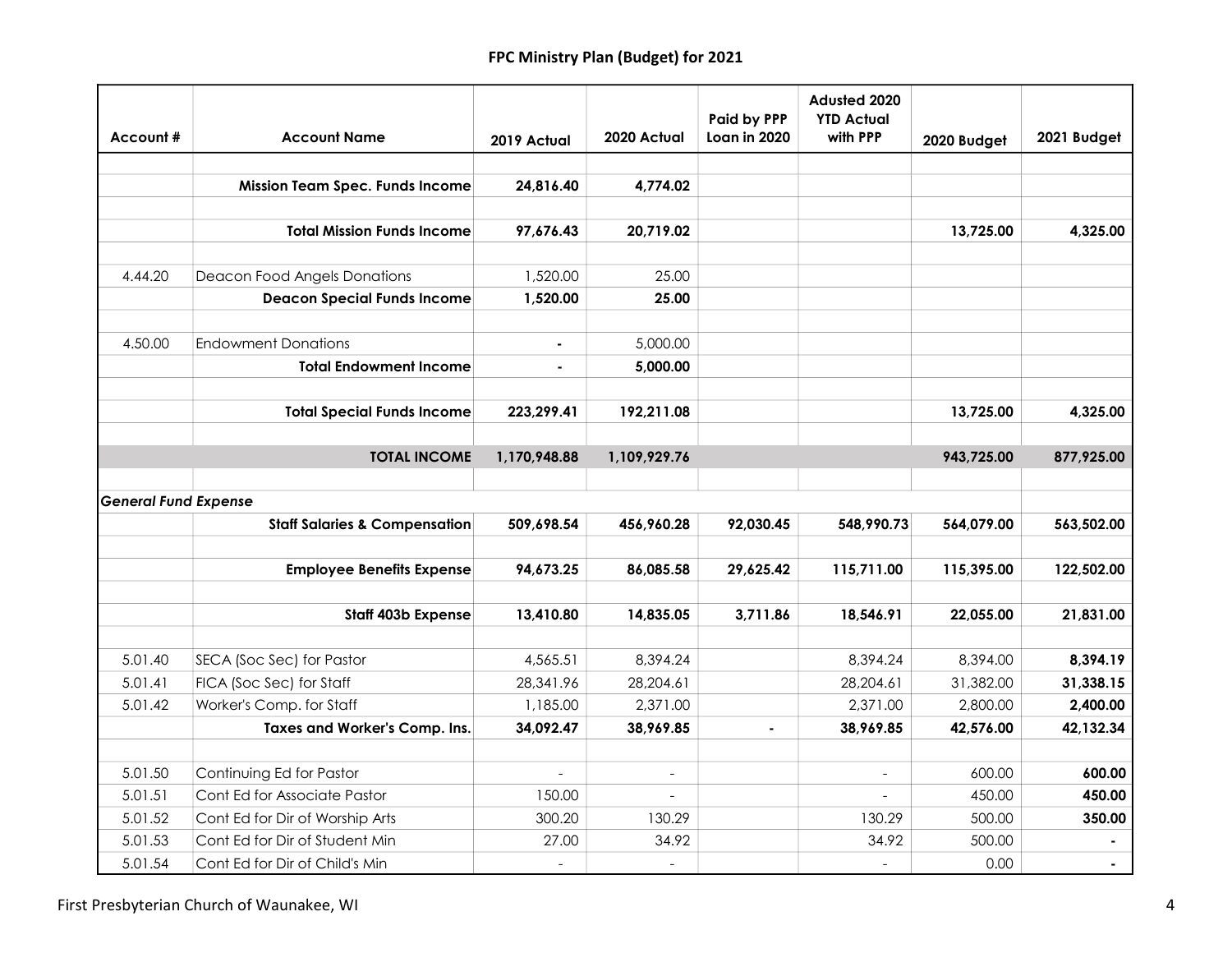| Account# | <b>Account Name</b>                   | 2019 Actual              | 2020 Actual              | <b>Paid by PPP</b><br>Loan in 2020 | Adusted 2020<br><b>YTD Actual</b><br>with PPP | 2020 Budget | 2021 Budget |
|----------|---------------------------------------|--------------------------|--------------------------|------------------------------------|-----------------------------------------------|-------------|-------------|
|          |                                       |                          |                          |                                    |                                               |             |             |
| 5.01.55  | Cont Ed for Dir of Family Min         |                          |                          |                                    |                                               | 0.00        |             |
| 5.01.56  | Cont Ed for Church Bus Admin          | 421.19                   |                          |                                    |                                               | 250.00      |             |
|          | <b>Staff Continuing Education</b>     | 898.39                   | 165.21                   |                                    | 165.21                                        | 2,300.00    | 1,400.00    |
|          |                                       |                          |                          |                                    |                                               |             |             |
| 5.01.60  | Pastor Mileage                        | $\overline{\phantom{0}}$ | $\overline{\phantom{a}}$ |                                    | $\overline{\phantom{a}}$                      | 300.00      | 200.00      |
| 5.01.61  | <b>Pastor Ministry Expenses/Books</b> | 90.75                    | $\overline{\phantom{a}}$ |                                    |                                               | 300.00      | 200.00      |
| 5.01.62  | Associate Pastor Mileage              | 2,566.07                 | 660.09                   |                                    | 660.09                                        | 2,500.00    | 1,875.00    |
| 5.01.63  | Associate Pastor Min. Expense         | 562.35                   | 480.00                   |                                    | 480.00                                        | 600.00      | 600.00      |
| 5.01.64  | Director of Worship Arts Mile/Exp     | 449.05                   | 522.65                   |                                    | 522.65                                        | 600.00      | 600.00      |
| 5.01.65  | Director of Student Min. Mile./Exp    | 598.61                   | 560.22                   |                                    | 560.22                                        | 600.00      | 600.00      |
| 5.01.66  | Director of Child Min Mileage/Exp     |                          |                          |                                    |                                               | 100.00      | 100.00      |
| 5.01.67  | Director of Family Min. Mileage/Exp   |                          | 44.27                    |                                    | 44.27                                         | 100.00      | 100.00      |
| 5.01.68  | Bus. Admin. Mileage/Expense           | 53.32                    | 236.05                   |                                    | 236.05                                        | 300.00      | 200.00      |
| 5.01.69  | Pastors' Asst Mileage/Expense         | 20.00                    |                          |                                    |                                               | 50.00       | 25.00       |
| 5.01.70  | Receptionist Mileage/Expense          |                          |                          |                                    |                                               | 50.00       | 25.00       |
|          | <b>Staff Mileage and Expense</b>      | 4,340.15                 | 2,503.28                 |                                    | 2,503.28                                      | 5,500.00    | 4,525.00    |
|          |                                       |                          |                          |                                    |                                               |             |             |
| 5.01.74  | Sound Technician                      | 7,810.00                 | 8,310.08                 |                                    | 8,310.08                                      | 8,128.00    |             |
| 5.01.75  | <b>Choir Pianist</b>                  | 2,700.00                 | 750.00                   |                                    | 750.00                                        | 3,000.00    |             |
| 5.01.76  | Violinist                             | 4,140.00                 | 840.00                   |                                    | 840.00                                        | 4,200.00    |             |
| 5.01.80  | Substitute Pastors                    | 229.00                   | $\overline{a}$           |                                    |                                               | 400.00      | 400.00      |
| 5.01.81  | Visitation Honorariums                | 2,300.00                 |                          |                                    |                                               | 200.00      |             |
|          | <b>Other Staff Expense</b>            | 17,179.00                | 9,900.08                 |                                    | 9,900.08                                      | 15,928.00   | 400.00      |
|          |                                       |                          |                          |                                    |                                               |             |             |
| 5.01.90  | Recognition & Apprec. - Staff         | 200.00                   | 966.65                   |                                    | 966.65                                        | 1,000.00    | 500.00      |
| 5.01.95  | Personnel Min Team Expenses           | 727.14                   | 60.00                    |                                    | 60.00                                         | 1,500.00    | 750.00      |
| 5.01.96  | From Benevolence: Covid Pay           |                          | (1, 294.46)              |                                    | (1, 294.46)                                   | 0.00        |             |
| 5.01.97  | Music Director Donations Rec'd        | (7,601.94)               | (3,570.00)               |                                    | (3,570.00)                                    | (600.00)    | (1,500.00)  |
|          | <b>Other Personnel Expense</b>        | (6,674.80)               | (3,837.81)               |                                    | (3,837.81)                                    | 1,900.00    | (250.00)    |
|          | <b>People Doing Ministry Expense</b>  | 668,588.16               | 605,581.52               | 125,367.73                         | 730,949.25                                    | 769,733.00  | 756,042.34  |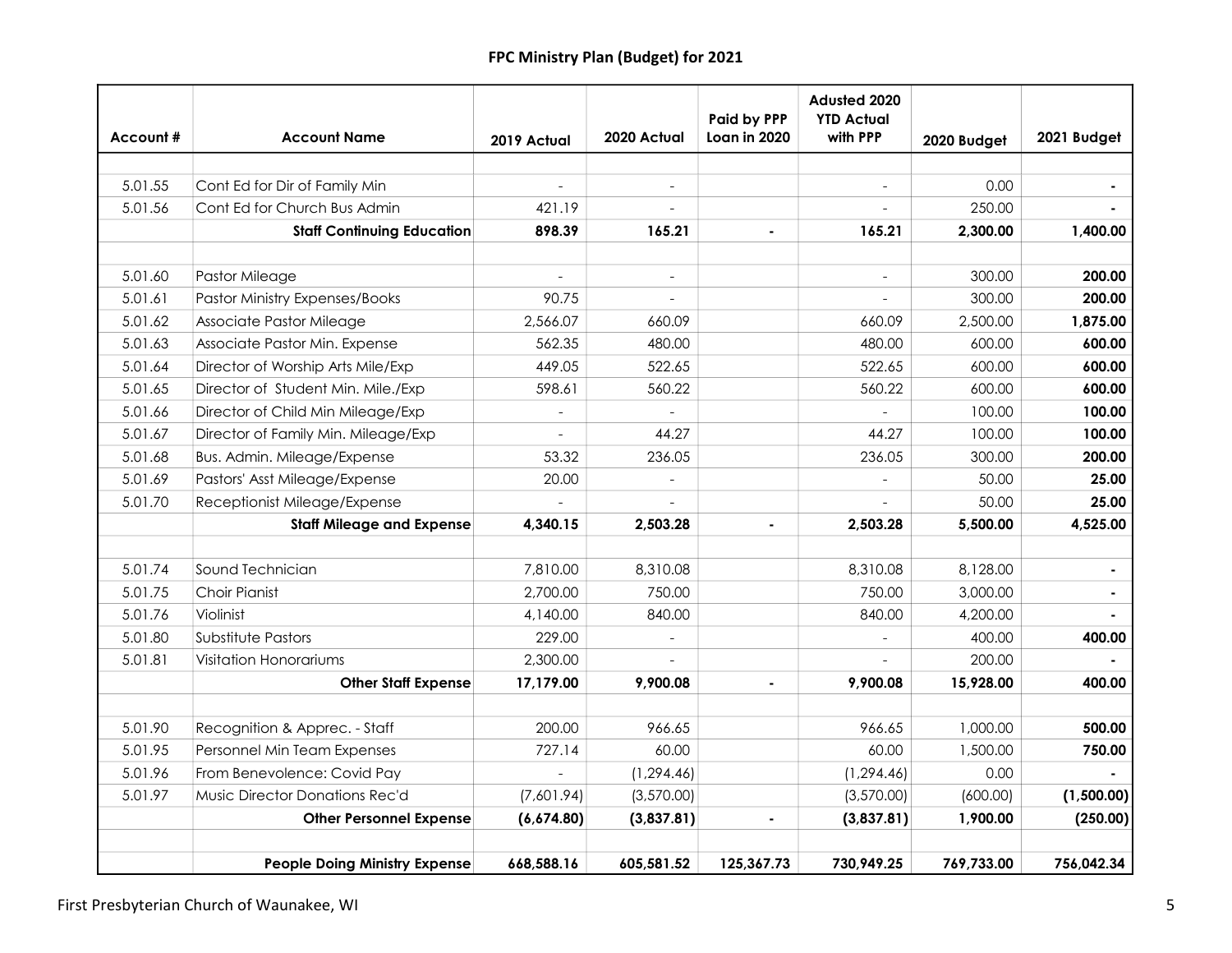| Account# | <b>Account Name</b>                 | 2019 Actual | 2020 Actual    | Paid by PPP<br>Loan in 2020 | Adusted 2020<br><b>YTD Actual</b><br>with PPP | 2020 Budget | 2021 Budget |
|----------|-------------------------------------|-------------|----------------|-----------------------------|-----------------------------------------------|-------------|-------------|
|          |                                     |             |                |                             |                                               |             |             |
| 5.02.00  | <b>Natural Gas</b>                  | 3,445.42    | 2,113.45       | 351.81                      | 2,465.26                                      | 4,000.00    | 3,500.00    |
| 5.02.10  | Electricity                         | 17,313.78   | 13,155.39      | 4,070.85                    | 17,226.24                                     | 17,500.00   | 19,000.00   |
| 5.02.15  | <b>Trash and Recycling Removal</b>  | 5,289.78    | 2,484.69       |                             | 2,484.69                                      | 6,000.00    | 5,400.00    |
| 5.02.17  | <b>Cleaning Service</b>             | 19,500.00   | 13,350.00      |                             | 13,350.00                                     | 23,400.00   | 18,900.00   |
| 5.02.20  | <b>Custodial Supplies</b>           | 2,201.37    | 2,233.67       |                             | 2,233.67                                      | 2,750.00    | 2,750.00    |
| 5.02.21  | Lightbulbs                          | 208.52      |                |                             |                                               | 500.00      | 250.00      |
| 5.02.25  | <b>HVAC Maintenance</b>             | 1,929.11    | 11,585.17      |                             | 11,585.17                                     | 3,500.00    | 3,500.00    |
| 5.02.26  | Furnace and AC Replacement          | 4,704.95    | 5,000.00       |                             | 5,000.00                                      | 5,000.00    | 5,000.00    |
| 5.02.30  | Insurance                           | 9,035.00    | 9,080.50       |                             | 9,080.50                                      | 9,250.00    | 9,100.00    |
| 5.02.35  | To Capital Improvement Fund         |             |                |                             |                                               | 0.00        |             |
| 5.02.40  | <b>Building Maintenance</b>         | 6,511.86    | 2,492.29       |                             | 2,492.29                                      | 7,000.00    | 7,000.00    |
| 5.02.41  | Snow Removal                        | 14,275.50   | 5,825.25       |                             | 5,825.25                                      | 14,000.00   | 14,000.00   |
| 5.02.42  | Grounds Maintenance                 | 5,205.40    | 3,974.40       |                             | 3,974.40                                      | 7,000.00    | 6,200.00    |
| 5.02.44  | Septic Maintenance                  |             | 292.50         |                             | 292.50                                        | 0.00        |             |
| 5.02.50  | Security and Alarm System           | 494.44      | 869.08         |                             | 869.08                                        | 750.00      | 750.00      |
| 5.02.51  | Sec. & Alarm Service/ Repair        | 659.64      | 580.00         |                             | 580.00                                        | 750.00      | 700.00      |
| 5.02.52  | Fire/Security System Inspection     | 350.04      |                |                             |                                               | 350.00      | 350.00      |
| 5.02.53  | WON Fire Door Inspection            | 502.00      |                |                             |                                               | 525.00      | 525.00      |
| 5.02.54  | Fire Extinguisher Inspection/Maint. | 260.25      | 110.20         |                             | 110.20                                        | 300.00      | 260.00      |
| 5.02.55  | <b>Elevator Maint./Licensing</b>    | 1,487.94    | 1,797.55       |                             | 1,797.55                                      | 1,850.00    | 1,850.00    |
| 5.02.56  | Elevator Service/Repair             |             | $\overline{a}$ |                             |                                               | 500.00      | 500.00      |
| 5.02.60  | Pest Control                        | 1,600.88    | 1,450.00       |                             | 1,450.00                                      | 1,600.00    | 1,600.00    |
| 5.02.65  | Window Cleaning                     |             |                |                             |                                               | 500.00      |             |
| 5.02.70  | Off-Site Storage                    | 600.00      | 600.00         |                             | 600.00                                        | 600.00      | 600.00      |
| 5.02.80  | <b>Property Taxes</b>               | 31.70       | 32.77          |                             | 32.77                                         | 50.00       | 35.00       |
| 5.02.90  | Furniture/Interior Decorating       | 47.42       | 36.36          |                             | 36.36                                         | 0.00        |             |
|          | <b>Building and Grounds Expense</b> | 95,655.00   | 77,063.27      | 4,422.66                    | 81,485.93                                     | 107,675.00  | 101,770.00  |
|          |                                     |             |                |                             |                                               |             |             |
| 5.03.00  | Communion                           | 187.63      | 92.61          |                             | 92.61                                         | 240.00      | 200.00      |
| 5.03.05  | <b>Baptism</b>                      | 125.81      |                |                             |                                               | 150.00      |             |
| 5.03.10  | Special Service Supplies            | 337.29      | 120.00         |                             | 120.00                                        | 500.00      | 350.00      |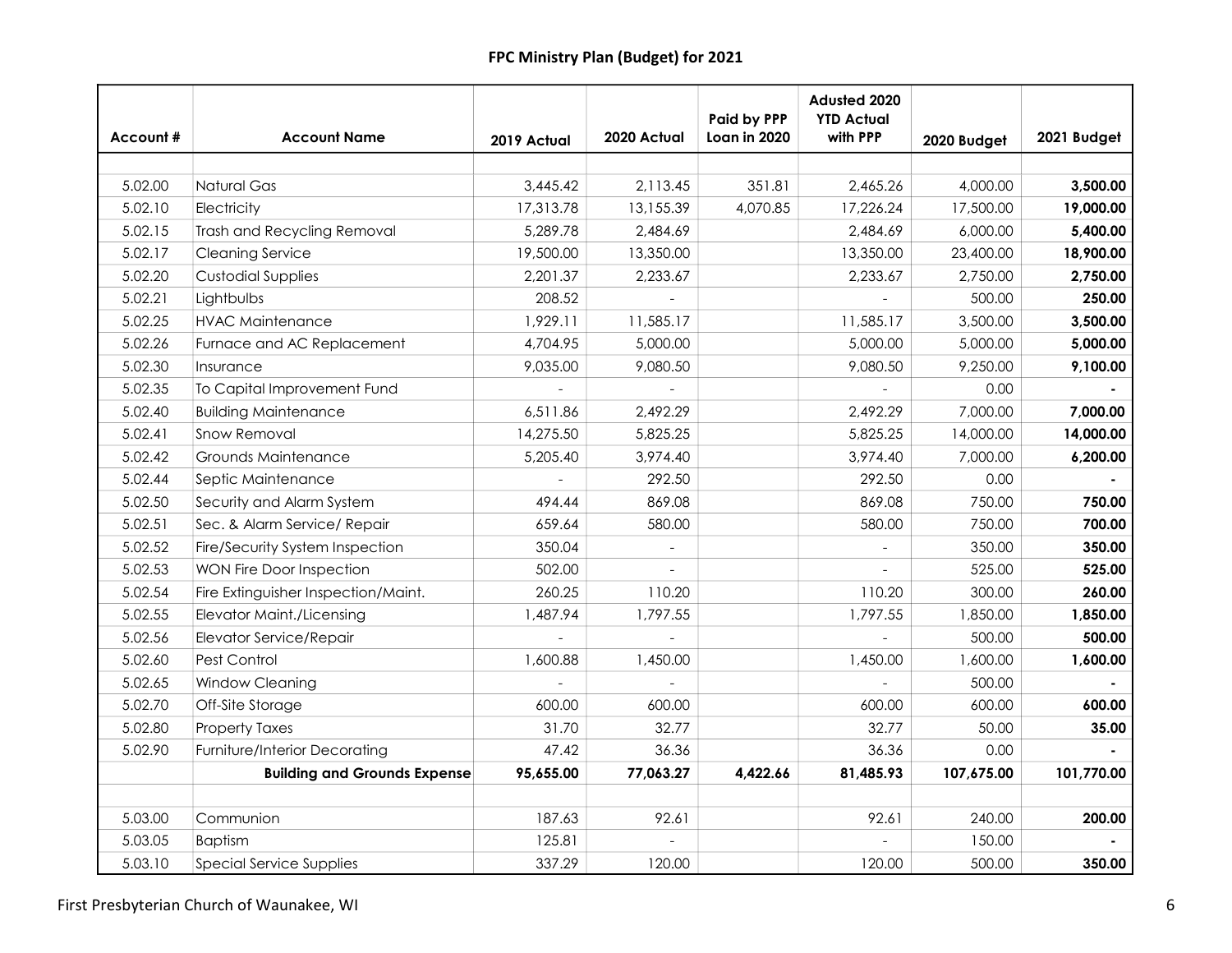| Account# | <b>Account Name</b>                | 2019 Actual   | 2020 Actual              | Paid by PPP<br>Loan in 2020 | Adusted 2020<br><b>YTD Actual</b><br>with PPP | 2020 Budget | 2021 Budget |
|----------|------------------------------------|---------------|--------------------------|-----------------------------|-----------------------------------------------|-------------|-------------|
|          |                                    |               |                          |                             |                                               |             |             |
| 5.03.15  | <b>Church-Wide Decorations</b>     | 164.95        | 281.70                   |                             | 281.70                                        | 400.00      | 180.00      |
| 5.03.20  | Instrumentalists (All Services)    | 5,420.00      | 2,345.00                 |                             | 2,345.00                                      | 4,000.00    | 3,700.00    |
| 5.03.30  | Sound and Video                    | 6,531.40      | 8,457.76                 |                             | 8,457.76                                      | 5,000.00    |             |
| new      | <b>Batteries, Cables and Bulbs</b> |               |                          |                             |                                               |             | 4,400.00    |
| new      | Worship House Media                | $\frac{1}{2}$ | $\overline{a}$           |                             |                                               |             | 400.00      |
| 5.03.35  | Planning Center Online (PCO)       | 708.00        | 708.00                   |                             | 708.00                                        | 708.00      | 720.00      |
| 5.03.40  | <b>Adult Choir Music</b>           |               | $\overline{a}$           |                             |                                               | 0.00        |             |
| 5.03.41  | Adult Choir Supplies               | 115.48        | $\overline{a}$           |                             |                                               | 100.00      |             |
| 5.03.42  | Joyful Noise Music/Supplies        |               | 75.99                    |                             | 75.99                                         | 500.00      | 100.00      |
| 5.03.45  | <b>Worship Team Music</b>          | 24.23         | 18.94                    |                             | 18.94                                         | 250.00      | 80.00       |
| 5.03.50  | Children's Choir Music/Supplies    |               |                          |                             |                                               | 100.00      | 80.00       |
| 5.03.55  | Music License Fee (CCLI)           | 500.00        | 846.70                   |                             | 846.70                                        | 500.00      | 600.00      |
| new      | Soundstripe (Music for Videos)     |               |                          |                             |                                               |             | 250.00      |
| 5.03.60  | Piano Tuning and Repair            | 705.00        | 330.00                   |                             | 330.00                                        | 885.00      | 600.00      |
| 5.03.70  | Miscellaneous                      | 220.04        | 256.30                   |                             | 256.30                                        | 200.00      | 225.00      |
|          | <b>Worship and Music Expense</b>   | 15,039.83     | 13,533.00                |                             | 13,533.00                                     | 13,533.00   | 11,885.00   |
|          |                                    |               |                          |                             |                                               |             |             |
| 5.04.00  | <b>Offering Envelopes</b>          | 445.23        | 368.05                   |                             | 368.05                                        | 500.00      | 400.00      |
| 5.04.10  | Electronic Fund Transfer Fees      | 374.64        | 400.47                   |                             | 400.47                                        | 400.00      | 400.00      |
| 5.04.30  | Printing Expense                   | 211.66        | 154.79                   |                             | 154.79                                        | 250.00      | 200.00      |
| 5.04.40  | <b>Stewardship Miscellaneous</b>   |               | $\overline{\phantom{a}}$ |                             |                                               | 50.00       | 50.00       |
| 5.04.50  | Vanco Web Fees                     | 1,823.95      | 1,790.00                 |                             | 1,790.00                                      | 1,800.00    | 1,800.00    |
| 5.04.60  | <b>Credit Card Giving Fees</b>     | 3,363.94      | 4,525.81                 |                             | 4,525.81                                      | 3,450.00    | 4,500.00    |
| 5.04.70  | Planned Giving/Endowment           |               |                          |                             |                                               | 50.00       | 200.00      |
| 5.04.80  | Time and Talent                    |               |                          |                             |                                               | 50.00       | 100.00      |
|          | <b>Stewardship Expense</b>         | 6,219.42      | 7,239.12                 |                             | 7,239.12                                      | 6,550.00    | 7,650.00    |
| 5.05.00  |                                    | 1.39          |                          |                             |                                               | 50.00       | 75.00       |
|          | Faces of Our Family                |               | $\overline{\phantom{a}}$ |                             |                                               |             |             |
| 5.05.10  | Outreach/Welcome                   | 576.39        | 312.00                   |                             | 312.00                                        | 1,000.00    | 600.00      |
| 5.05.20  | Miscellaneous Expense              | 135.37        | $\overline{a}$           |                             |                                               | 200.00      | 150.00      |
| 5.05.30  | Greeting/Hospitality               | 13.35         | $\overline{a}$           |                             |                                               | 200.00      |             |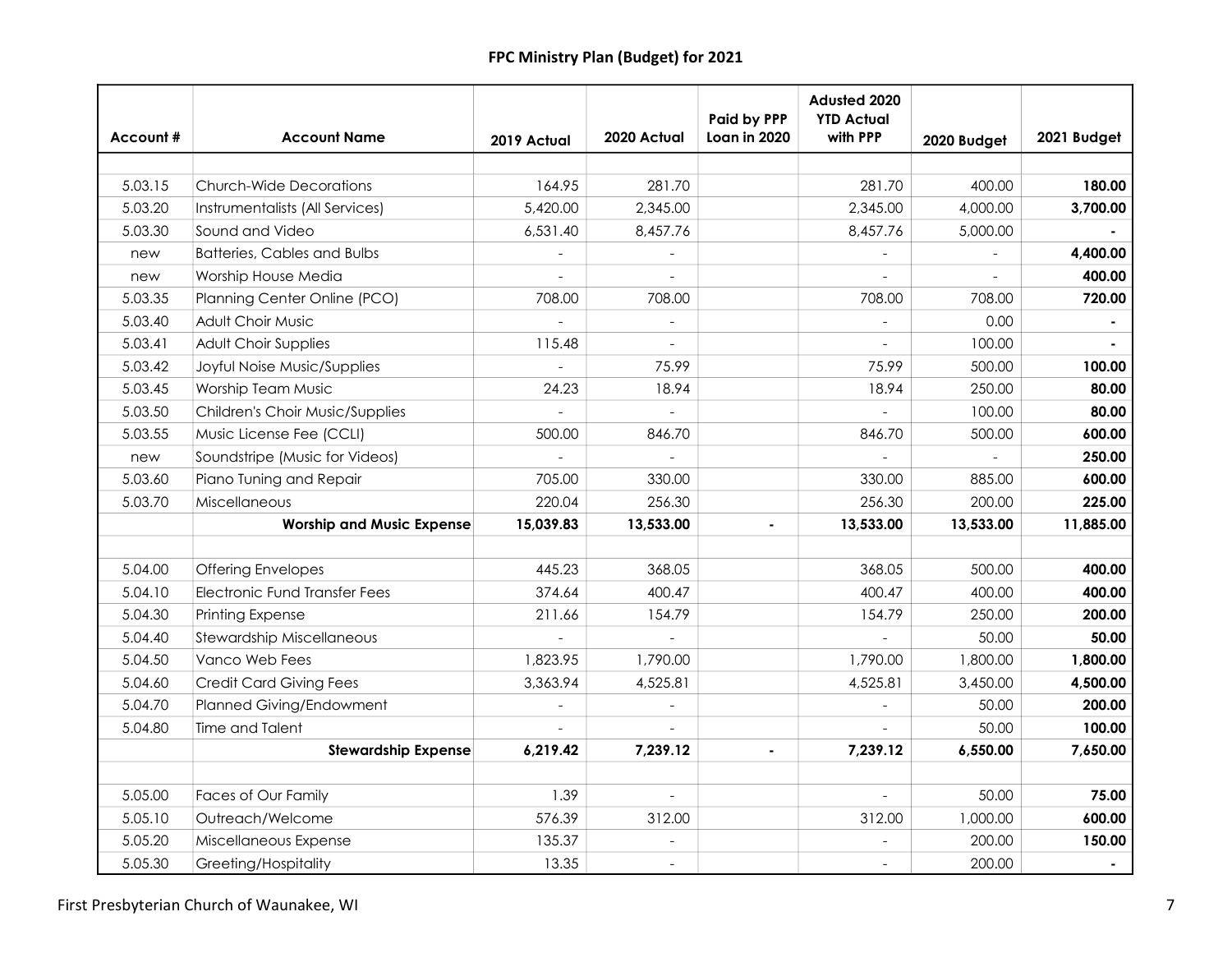|          |                                    |             |                          | <b>Paid by PPP</b> | Adusted 2020<br><b>YTD Actual</b> |             |                |
|----------|------------------------------------|-------------|--------------------------|--------------------|-----------------------------------|-------------|----------------|
| Account# | <b>Account Name</b>                | 2019 Actual | 2020 Actual              | Loan in 2020       | with PPP                          | 2020 Budget | 2021 Budget    |
|          |                                    |             |                          |                    |                                   |             |                |
| 5.05.40  | New Member Experience              | 348.18      |                          |                    |                                   | 500.00      | 300.00         |
| 5.05.50  | Print Advertisement                | 510.60      | 179.40                   |                    | 179.40                            | 800.00      | 400.00         |
| 5.05.60  | Online Advertisement               |             |                          |                    |                                   | 500.00      |                |
| 5.05.70  | Special Events/Live Nativity       | 2,449.14    | 705.75                   |                    | 705.75                            | 2,000.00    | 2,400.00       |
| 5.05.80  | <b>Outreach Print Materials</b>    | 633.36      | 234.31                   |                    | 234.31                            | 1,000.00    | 500.00         |
|          | <b>New Member Outreach Expense</b> | 4,667.78    | 1,431.46                 |                    | 1,431.46                          | 6,250.00    | 4,425.00       |
| 5.06.10  | <b>Sunday Coffee Hour</b>          | 523.03      | 184.00                   |                    | 184.00                            | 600.00      | 600.00         |
| 5.06.15  | Sunday Treats (food only)          | 2,019.40    | 638.80                   |                    | 638.80                            | 2,000.00    | 1,500.00       |
| 5.06.20  | Coffee Supplies (cups, etc.)       | 852.72      | 31.43                    |                    | 31.43                             | 650.00      | 650.00         |
| 5.06.30  | Potlucks                           |             |                          |                    |                                   | 200.00      |                |
| 5.06.40  | Mother's Day Pancake Bkfst         | 414.75      | $\overline{\phantom{0}}$ |                    |                                   | 500.00      |                |
| 5.06.50  | Event 1 - Seder                    | 168.63      | $\overline{a}$           |                    |                                   | 250.00      | ٠              |
| 5.06.60  | Event 2 - Curling                  | 250.00      | $\overline{a}$           |                    |                                   | 350.00      | $\blacksquare$ |
| 5.06.62  | Fellowship Team Lenten Dinner      |             | $\overline{\phantom{a}}$ |                    |                                   | 300.00      |                |
| 5.06.63  | Supplies for All Lenten Dinners    | 659.67      | $\overline{\phantom{0}}$ |                    | $\overline{\phantom{a}}$          | 350.00      | 350.00         |
| 5.06.65  | Retreats                           | 1,601.90    | $\overline{\phantom{0}}$ |                    |                                   | 0.00        |                |
| 5.06.70  | Miscellaneous Fellowship           | 14.99       | $\overline{a}$           |                    |                                   | 250.00      | 50.00          |
| 5.06.80  | Kitchen Supplies                   | 211.67      | $\overline{a}$           |                    |                                   | 350.00      | 225.00         |
| 5.06.90  | New Horizons                       |             |                          |                    |                                   | 0.00        |                |
|          | <b>Fellowship Expense</b>          | 6,716.76    | 854.23                   |                    | 854.23                            | 5,800.00    | 3,375.00       |
|          |                                    |             |                          |                    |                                   |             |                |
| 5.07.00  | Sunday School Curriculum           | 2,781.00    | 915.78                   |                    | 915.78                            | 3,300.00    | 600.00         |
| 5.07.05  | <b>Sunday School Supplies</b>      | 162.65      | 71.23                    |                    | 71.23                             | 300.00      | 1,000.00       |
| 5.07.07  | Safety, Security & Check-In        | 592.00      | 294.00                   |                    | 294.00                            | 800.00      | 600.00         |
| 5.07.10  | <b>Nursery Supplies</b>            | 125.41      | 8.99                     |                    | 8.99                              | 100.00      | 100.00         |
| 5.07.20  | <b>VBS Curriculum</b>              | 174.99      | 185.00                   |                    | 185.00                            | 180.00      | 180.00         |
| 5.07.21  | <b>VBS Supplies</b>                | 5,289.94    | 809.95                   |                    | 809.95                            | 5,000.00    | 5,000.00       |
| 5.07.22  | <b>VBS Food</b>                    | 2,002.88    | $\overline{\phantom{a}}$ |                    |                                   | 2,500.00    | 2,200.00       |
| 5.07.23  | <b>VBS Payments Received</b>       | (5,991.78)  | $\overline{\phantom{0}}$ |                    |                                   | (5,000.00)  | (5,000.00)     |
| 5.07.24  | <b>VBS Donations Received</b>      | (508.00)    | $\blacksquare$           |                    |                                   | (400.00)    | (400.00)       |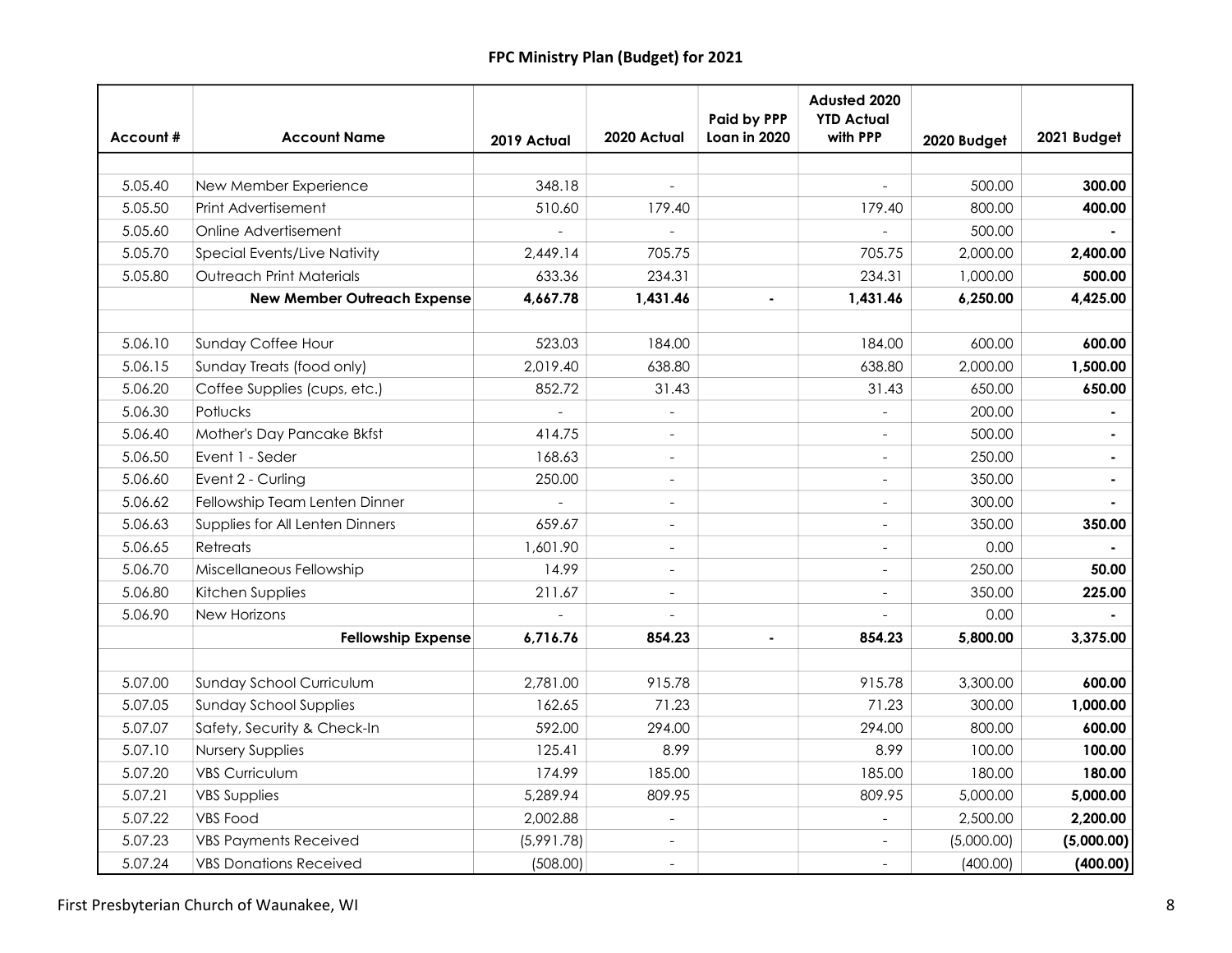|          |                                          |                          |                          | <b>Paid by PPP</b> | Adusted 2020<br><b>YTD Actual</b><br>with PPP |             |             |
|----------|------------------------------------------|--------------------------|--------------------------|--------------------|-----------------------------------------------|-------------|-------------|
| Account# | <b>Account Name</b>                      | 2019 Actual              | 2020 Actual              | Loan in 2020       |                                               | 2020 Budget | 2021 Budget |
|          |                                          |                          |                          |                    |                                               |             |             |
| 5.07.30  | Kingdom Kids                             | 77.55                    |                          |                    |                                               | 150.00      | 80.00       |
| 5.07.31  | Wake Up and Worship                      | 11.00                    | 34.21                    |                    | 34.21                                         | 150.00      | 50.00       |
| 5.07.40  | CM Training & Development                | 15.57                    |                          |                    |                                               | 50.00       | 50.00       |
| 5.07.41  | CM Kick-Off & Teacher Pkts               | 52.73                    |                          |                    |                                               | 100.00      | 60.00       |
| 5.07.43  | Sunday School Teacher Apprec.            | 446.31                   | 2.99                     |                    | 2.99                                          | 500.00      | 450.00      |
| 5.07.45  | Framing and Decorations                  | 158.25                   | $\overline{a}$           |                    |                                               | 200.00      | 100.00      |
| 5.07.50  | CM Outreach/Fellowship                   | 736.42                   | 546.63                   |                    | 546.63                                        | 1,000.00    |             |
| 5.07.60  | Gifts and Bibles (Including Baptism)     | 193.83                   | 796.22                   |                    | 796.22                                        | 1,300.00    |             |
| 5.07.70  | Children's Library                       | 19.99                    |                          |                    |                                               | 50.00       |             |
| 5.07.80  | 5th/6th Grade Activities                 | 113.89                   | 48.37                    |                    | 48.37                                         | 350.00      | 200.00      |
| 5.07.90  | <b>Christmas Nativity Service</b>        | 143.91                   | 85.85                    |                    | 85.85                                         | 200.00      | 150.00      |
|          | <b>Children's Ministry Expense</b>       | 6,598.54                 | 3,799.22                 |                    | 3,799.22                                      | 10,830.00   | 5,420.00    |
|          |                                          |                          |                          |                    |                                               |             |             |
| 5.08.00  | Adult Ed. Materials - Sun. Sch           | $\overline{a}$           | $\overline{\phantom{a}}$ |                    | $\overline{a}$                                | 100.00      | 100.00      |
| 5.08.10  | Adult Bible Study Materials              |                          |                          |                    |                                               | 250.00      | 250.00      |
| 5.08.20  | <b>Small Group Support/Materials</b>     | $\blacksquare$           | $\frac{1}{2}$            |                    |                                               | 500.00      | 250.00      |
| 5.08.30  | Church-Wide Educ. Events                 | $\overline{\phantom{a}}$ | $\overline{\phantom{0}}$ |                    |                                               | 750.00      |             |
| 5.08.40  | Min. Team Expenses and Misc.             |                          | $\overline{a}$           |                    |                                               | 50.00       | 50.00       |
| 5.08.50  | Adult Library                            |                          |                          |                    |                                               | 50.00       |             |
| 5.08.60  | <b>Bethel Bible Study</b>                | 1,177.66                 | 92.50                    |                    | 92.50                                         | 1,000.00    | 100.00      |
|          | <b>Adult Christian Education Expense</b> | 1,177.66                 | 92.50                    |                    | 92.50                                         | 2,700.00    | 750.00      |
|          |                                          |                          |                          |                    |                                               |             |             |
| 5.09.00  | Paper                                    | 1,007.08                 | 422.32                   |                    | 422.32                                        | 1,200.00    | 800.00      |
| 5.09.05  | Office Supplies                          | 920.52                   | 582.81                   |                    | 582.81                                        | 1,000.00    | 750.00      |
| 5.09.10  | Postage                                  | 2,873.20                 | 2,438.25                 |                    | 2,438.25                                      | 3,000.00    | 2,500.00    |
| new      | Internet                                 |                          |                          |                    |                                               |             | 9,500.00    |
| 5.09.20  | Telephone and Internet                   | 9,712.08                 | 6,847.23                 | 1,609.61           | 8,456.84                                      | 8,350.00    | 7,380.00    |
| 5.09.25  | <b>Shredding Service</b>                 | 895.51                   | 380.93                   |                    | 380.93                                        | 900.00      | 600.00      |
| 5.09.30  | <b>Copier Service Contracts</b>          | 390.81                   | 442.80                   |                    | 442.80                                        | 425.00      | 450.00      |
| 5.09.31  | Color Copier Lease Payment               | 3,755.28                 | 3,442.34                 |                    | 3,442.34                                      | 3,760.00    |             |
| 5.09.32  | Color Copier Usage/Service               | 3,998.97                 | 1,418.43                 |                    | 1,418.43                                      | 4,400.00    | 3,000.00    |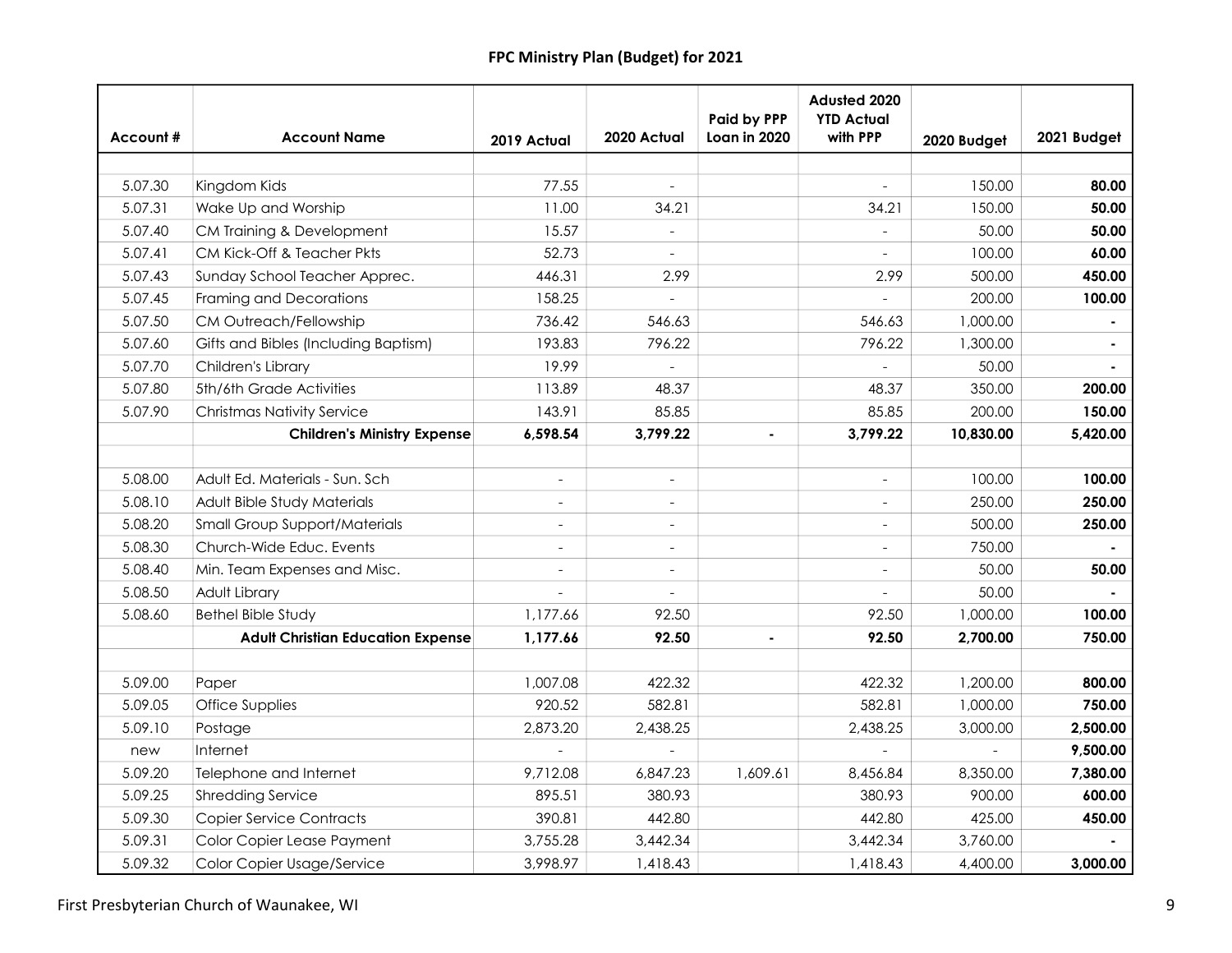|          |                                   |                |             | Paid by PPP    | Adusted 2020<br><b>YTD Actual</b> |             |             |
|----------|-----------------------------------|----------------|-------------|----------------|-----------------------------------|-------------|-------------|
| Account# | <b>Account Name</b>               | 2019 Actual    | 2020 Actual | Loan in 2020   | with PPP                          | 2020 Budget | 2021 Budget |
|          |                                   |                |             |                |                                   |             |             |
| 5.09.33  | <b>B/W Copier Toner</b>           |                |             |                |                                   | 200.00      | 200.00      |
| 5.09.35  | Office Machine Repair             |                | 132.00      |                | 132.00                            | 400.00      | 280.00      |
| 5.09.40  | Computer Printer Toner & Ink      | 182.60         | 144.86      |                | 144.86                            | 300.00      | 150.00      |
| 5.09.45  | Website Hosting & Software        |                | 107.07      |                | 107.07                            | 280.00      | 375.00      |
| 5.09.48  | <b>Constant Contact Fees</b>      | 765.00         | 840.00      |                | 840.00                            | 840.00      | 840.00      |
| 5.09.50  | Computer Hardware                 | 5,609.72       | 15,914.33   |                | 15,914.33                         | 15,000.00   | 5,750.00    |
| 5.09.51  | Computer Software                 | 2,582.28       | 2,707.01    |                | 2,707.01                          | 2,925.00    | 2,725.00    |
| 5.09.52  | Microsoft Subscriptions           | 1,656.66       | 2,187.61    |                | 2,187.61                          | 2,110.00    | 2,110.00    |
| 5.09.53  | Church Windows Support            | 519.00         | 519.00      |                | 519.00                            | 520.00      | 550.00      |
| 5.09.54  | Remote Computer Backup            | 466.84         | 1,390.88    |                | 1,390.88                          | 960.00      | 1,440.00    |
| 5.09.55  | Computer Maintenance/ Labor       | 443.84         | 500.00      |                | 500.00                            | 500.00      | 500.00      |
| 5.09.60  | Office Furniture                  | 232.08         |             |                |                                   | 500.00      | 250.00      |
| 5.09.65  | Imprinting                        | 1,398.88       | 493.07      |                | 493.07                            | 1,500.00    | 1,200.00    |
| 5.09.66  | <b>Purchased Images</b>           |                |             |                |                                   | 250.00      |             |
| 5.09.70  | <b>Bank Fees</b>                  | 455.50         | 367.50      |                | 367.50                            | 500.00      | 500.00      |
| 5.09.71  | Safe Deposit Box                  | 130.00         | 130.00      |                | 130.00                            | 130.00      | 130.00      |
| 5.09.72  | <b>Stock Sale Commission Fees</b> | 21.71          | 1.55        |                | 1.55                              | 25.00       | 25.00       |
| 5.09.80  | Miscellaneous Office              | 339.76         | 371.44      |                | 371.44                            | 400.00      | 350.00      |
| 5.09.82  | <b>Background Checks</b>          | 77.45          | 28.45       |                | 28.45                             | 150.00      | 150.00      |
| 5.09.85  | <b>Bottled Water</b>              | 434.70         | 288.85      |                | 288.85                            | 500.00      | 400.00      |
| 5.09.90  | Session Supplies and Expenses     | 145.90         | 104.05      |                | 104.05                            | 400.00      | 150.00      |
| 5.09.95  | Recog. & Apprec. - Church         |                | 9.74        |                | 9.74                              | 50.00       |             |
|          | <b>Church Office Expense</b>      | 39,015.37      | 42,212.52   | 1,609.61       | 43,822.13                         | 51,475.00   | 43,055.00   |
|          |                                   |                |             |                |                                   |             |             |
| 5.10.00  | <b>Family Ministry Events</b>     | $\overline{a}$ |             |                |                                   | 0.00        | 2,000.00    |
| 5.10.10  | Curriculum & Education            |                | 642.49      |                | 642.49                            | 2,500.00    |             |
| 5.10.20  | <b>Family Ministry Supplies</b>   | $\overline{a}$ | 285.63      |                | 285.63                            | 500.00      |             |
|          | <b>Family Ministry Expense</b>    | $\blacksquare$ | 928.12      | $\blacksquare$ | 928.12                            | 3,000.00    | 2,000.00    |
| 5.11.00  | <b>Student Ministry Supplies</b>  | 992.54         | 682.84      |                | 682.84                            | 1,000.00    | 750.00      |
|          |                                   |                |             |                |                                   |             |             |
| 5.11.05  | Student Ministry Curriculum       | 202.68         | 98.09       |                | 98.09                             | 200.00      | 200.00      |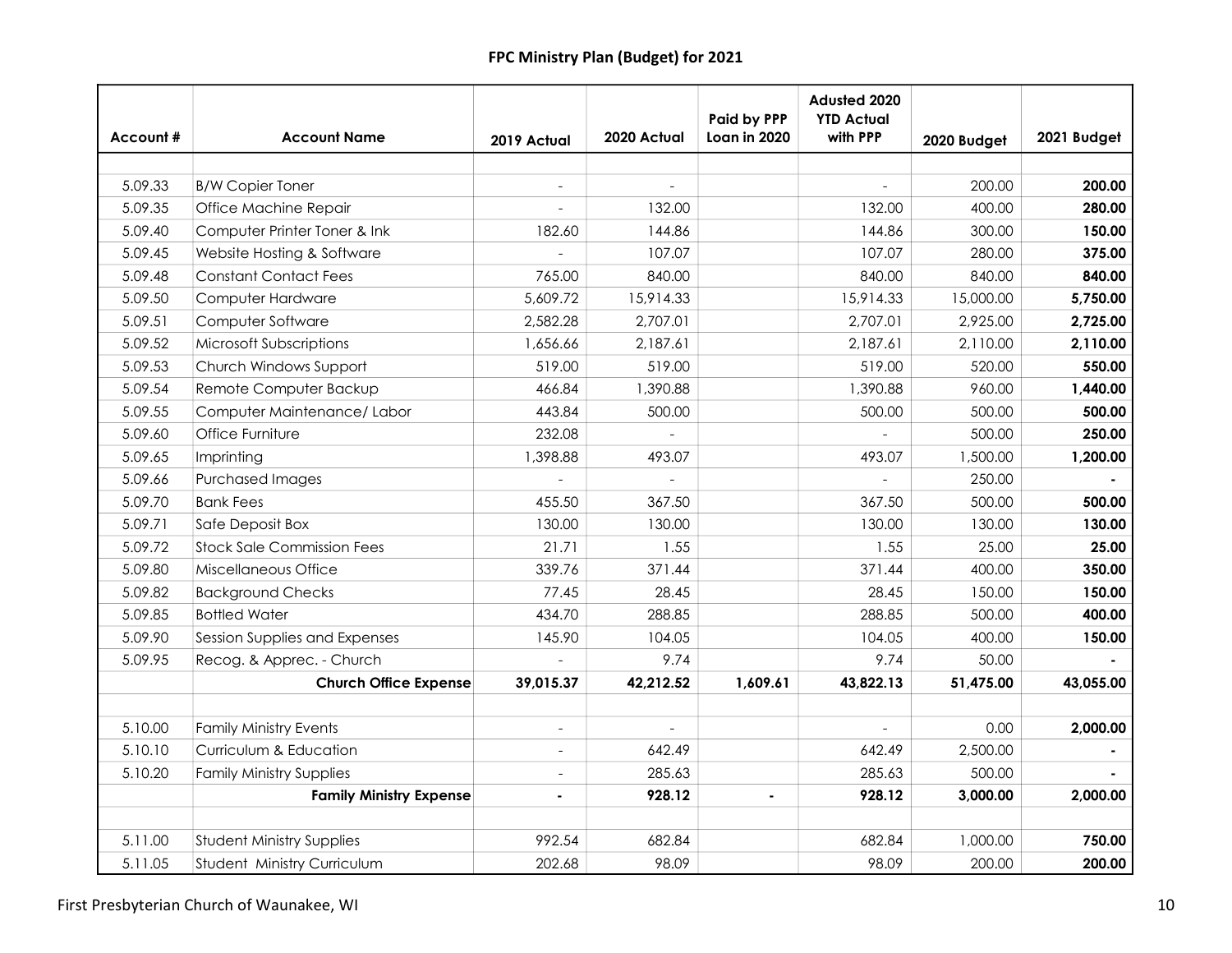| Account# | <b>Account Name</b>                   | 2019 Actual | 2020 Actual    | <b>Paid by PPP</b><br>Loan in 2020 | Adusted 2020<br><b>YTD Actual</b><br>with PPP | 2020 Budget | 2021 Budget |
|----------|---------------------------------------|-------------|----------------|------------------------------------|-----------------------------------------------|-------------|-------------|
|          |                                       |             |                |                                    |                                               |             |             |
| 5.11.15  | <b>Equipment Maintenance</b>          | 25.58       |                |                                    |                                               | 100.00      |             |
| 5.11.20  | Confirmation                          | 319.25      | 355.21         |                                    | 355.21                                        | 500.00      | 350.00      |
| 5.11.25  | <b>Graduation Gifts</b>               | 27.27       | 250.90         |                                    | 250.90                                        | 150.00      |             |
| 5.11.30  | Advertising/T-Shirts                  |             | $\overline{a}$ |                                    |                                               | 500.00      | 100.00      |
| 5.11.35  | Mentors/Training                      | 786.07      | 278.73         |                                    | 278.73                                        | 800.00      | 400.00      |
| 5.11.45  | Outreach/Fellowship                   |             | 516.37         |                                    | 516.37                                        | 1,200.00    | 400.00      |
| 5.11.50  | Student Nurture/Recognition           | 240.07      | 73.92          |                                    | 73.92                                         | 200.00      |             |
| 5.11.55  | <b>Fall Kickoff</b>                   | 168.85      | $\overline{a}$ |                                    |                                               | 200.00      | 175.00      |
| 5.11.60  | <b>Christmas Celebration</b>          | 197.75      | 163.77         |                                    | 163.77                                        | 200.00      | 200.00      |
| 5.11.65  | <b>Small Group Outings</b>            | 59.78       |                |                                    |                                               | 1,000.00    | 150.00      |
| 5.11.70  | <b>High School Winter Retreat</b>     | 1,499.94    |                |                                    |                                               | 1,500.00    | 1,000.00    |
| 5.11.75  | Middle School Winter Retreat          | 999.20      |                |                                    |                                               | 100.00      | 750.00      |
| 5.11.80  | <b>Yearend Celebration</b>            | 180.75      | 70.00          |                                    | 70.00                                         | 200.00      | 190.00      |
| 5.11.85  | Middle School Summer Event            | 450.84      |                |                                    |                                               | 500.00      | 475.00      |
| 5.11.86  | Summer Program                        | 523.23      |                |                                    |                                               | 500.00      | 500.00      |
|          | <b>Student Ministry Expense</b>       | 6,673.80    | 2.489.83       |                                    | 2,489.83                                      | 8,850.00    | 5,640.00    |
|          |                                       |             |                |                                    |                                               |             |             |
| 5.12.00  | Student Mission                       | 13,050.00   | 13,725.00      |                                    | 13,725.00                                     | 13,725.00   | 4,325.00    |
|          | <b>Student Mission</b>                | 13,050.00   | 13,725.00      |                                    | 13,725.00                                     | 13,725.00   | 4,325.00    |
|          |                                       |             |                |                                    |                                               |             |             |
| 5.13.10  | PCUSA Int'l Missionary Support        | 6,000.00    | 3,000.00       |                                    | 3,000.00                                      | 3,000.00    |             |
| 5.13.12  | Presbytery Mission Support            | 8,000.00    | 8,000.00       |                                    | 8,000.00                                      | 8,000.00    | 2,775.00    |
| 5.13.15  | <b>PCUSA Disaster Assistance</b>      |             | 1,500.00       |                                    | 1,500.00                                      | 5,000.00    | 2,000.00    |
| 5.13.20  | Mission Ministry Team Reserve         | 18,626.98   |                |                                    |                                               | 0.00        |             |
| 5.13.21  | <b>Mission Miscellaneous</b>          | 195.16      | 150.00         |                                    | 150.00                                        | 500.00      |             |
| 5.13.22  | <b>Mission Speakers</b>               | 347.12      |                |                                    |                                               | 500.00      |             |
| 5.13.30  | The River Food Pantry                 | 7,000.00    | 7,000.00       |                                    | 7,000.00                                      | 7,000.00    | 3,000.00    |
| 5.13.31  | <b>Porchlight Meals</b>               | 2,621.86    | 3,195.31       |                                    | 3,195.31                                      | 3,200.00    | 3,000.00    |
| 5.13.32  | Food for Kidz                         | 2,000.00    | 2,000.00       |                                    | 2,000.00                                      | 2,000.00    | 500.00      |
| 5.13.33  | <b>BAGS</b> - Friends of State Street | 106.18      | 2,263.55       |                                    | 2,263.55                                      | 1,500.00    | 2,000.00    |
| 5.13.35  | Waunakee Food Pantry                  | 500.00      | 1,000.00       |                                    | 1,000.00                                      | 1,000.00    | 3,000.00    |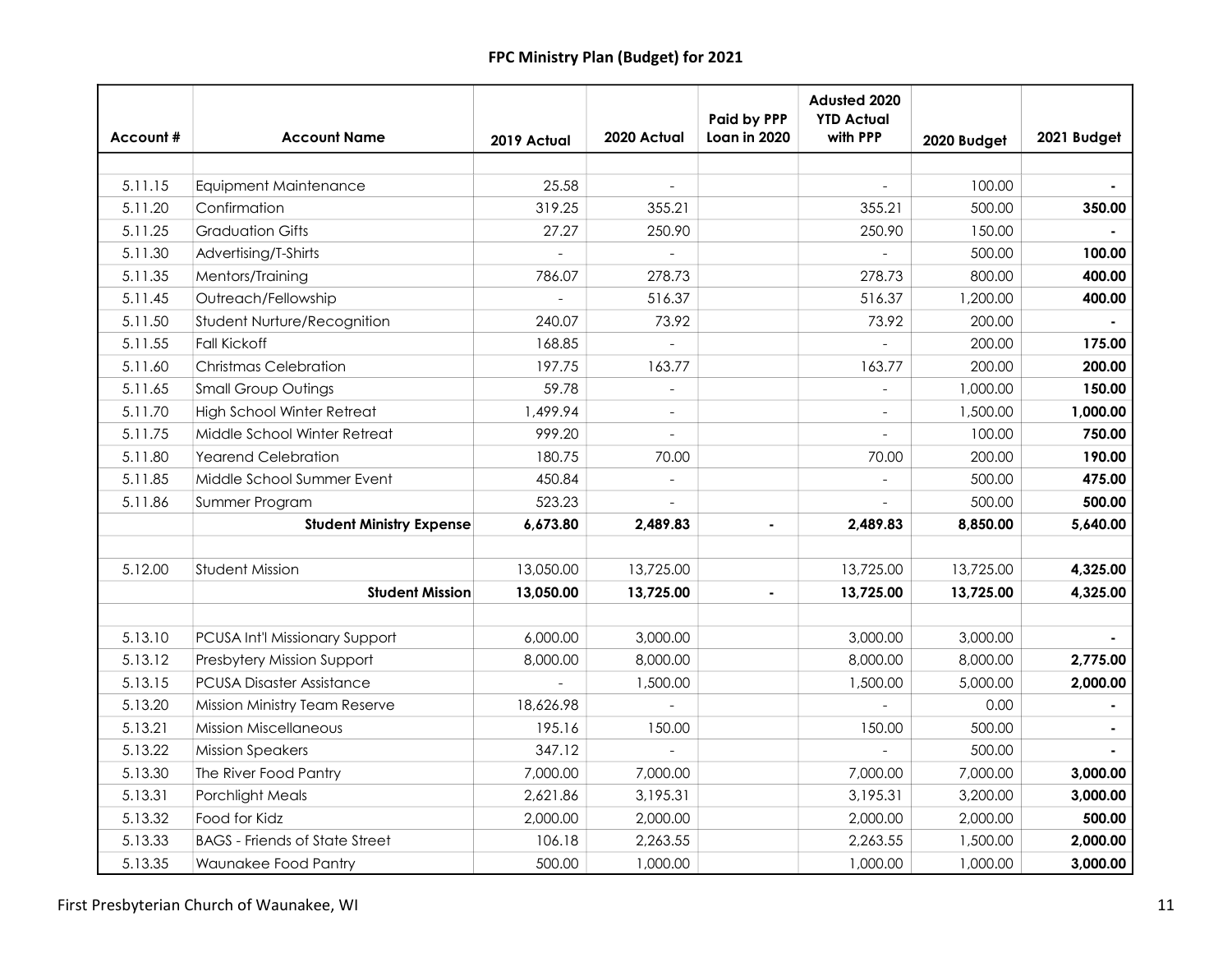| Account# | <b>Account Name</b>                       | 2019 Actual | 2020 Actual              | <b>Paid by PPP</b><br>Loan in 2020 | Adusted 2020<br><b>YTD Actual</b><br>with PPP | 2020 Budget | 2021 Budget |
|----------|-------------------------------------------|-------------|--------------------------|------------------------------------|-----------------------------------------------|-------------|-------------|
|          |                                           |             |                          |                                    |                                               |             |             |
| 5.13.36  | Waunakee Neighborhood Connect.            | 1,500.00    | 3,000.00                 |                                    | 3,000.00                                      | 3,000.00    | 3,000.00    |
| 5.13.40  | Salvation Army                            | 1,500.00    | 1,500.00                 |                                    | 1,500.00                                      | 1,500.00    | 500.00      |
| 5.13.41  | Shelter from the Storm                    | 1,000.00    | 1,000.00                 |                                    | 1,000.00                                      | 1,000.00    | 1,000.00    |
| 5.13.42  | DAIS (Dom. Abuse Int. Serv.)              | 1,000.00    | 1,000.00                 |                                    | 1,000.00                                      | 1,000.00    | 500.00      |
| 5.13.43  | Briarpatch                                | 2,000.00    | 1,000.00                 |                                    | 1,000.00                                      | 1,000.00    | 500.00      |
| new      | The Beacon                                |             | $\overline{a}$           |                                    |                                               |             | 2,000.00    |
| 5.13.45  | Local Disaster Assistance                 |             | $\overline{a}$           |                                    |                                               | 2,500.00    |             |
| 5.13.50  | Pres House - UW Madison                   | 1,500.00    | 1,500.00                 |                                    | 1,500.00                                      | 1,500.00    | 1,000.00    |
| 5.13.51  | Pres House Food and Supplies              | 314.87      | 1,000.00                 |                                    | 1,000.00                                      | 1,000.00    | 150.00      |
| new      | David Doty Church Plant                   |             |                          |                                    |                                               |             | 500.00      |
| 5.13.55  | <b>Intervarsity Christian Fellowship</b>  | 1,000.00    | 1,000.00                 |                                    | 1,000.00                                      | 1,000.00    | 500.00      |
| 5.13.60  | Wycliffe Bible: Williamsons               | 1,000.00    | 1,000.00                 |                                    | 1,000.00                                      | 1,000.00    | 500.00      |
| 5.13.65  | FPC Mission Trip Travel Expense           | 16,260.49   |                          |                                    |                                               | 13,575.00   |             |
| 5.13.70  | <b>OWH Donation</b>                       | 1,000.00    | 1,000.00                 |                                    | 1,000.00                                      | 1,000.00    | 5,000.00    |
| 5.13.71  | Thiotte Haiti Vulnerable Children         |             | 2,000.00                 |                                    | 2,000.00                                      | 2,000.00    | 1,500.00    |
| 5.13.75  | Good News Kenya                           | 1,000.00    | 1,000.00                 |                                    | 1,000.00                                      | 1,000.00    | 500.00      |
| 5.13.76  | SOAR Kenya Academy                        |             | 7,000.00                 |                                    | 7,000.00                                      | 7,000.00    | 5,000.00    |
| 5.13.77  | Bethel Series (Tanzania) OT/NT            |             |                          |                                    |                                               | 7,000.00    | 500.00      |
|          | <b>Mission Giving</b>                     | 74,472.66   | 51,108.86                |                                    | 51,108.86                                     | 77,775.00   | 38,925.00   |
|          | <b>Total General Fund Mission Expense</b> | 87,522.66   | 64,833.86                |                                    | 64,833.86                                     | 91,500.00   | 43,250.00   |
| 5.14.05  | <b>Deacon Flowers</b>                     |             | $\overline{\phantom{a}}$ |                                    |                                               | 50.00       |             |
| 5.14.10  | <b>Deacon Card Ministry</b>               | 44.31       | $\overline{\phantom{a}}$ |                                    |                                               | 150.00      |             |
| 5.14.15  | Care Notes                                |             |                          |                                    |                                               | 75.00       |             |
| 5.14.30  | <b>Daily Bread Devotionals</b>            | 350.00      | 400.00                   |                                    | 400.00                                        | 400.00      | 400.00      |
| 5.14.50  | <b>Funeral Dinner Supplies</b>            | 76.61       |                          |                                    |                                               | 0.00        |             |
| 5.14.55  | <b>Deacon Care Packages</b>               | 593.30      | 466.56                   |                                    | 466.56                                        | 750.00      | 750.00      |
| 5.14.80  | <b>Stephen Ministry</b>                   | 1,000.00    |                          |                                    |                                               | 1,000.00    |             |
|          | <b>Deacon Ministry Expense</b>            | 2,064.22    | 866.56                   |                                    | 866.56                                        | 2,425.00    | 1,150.00    |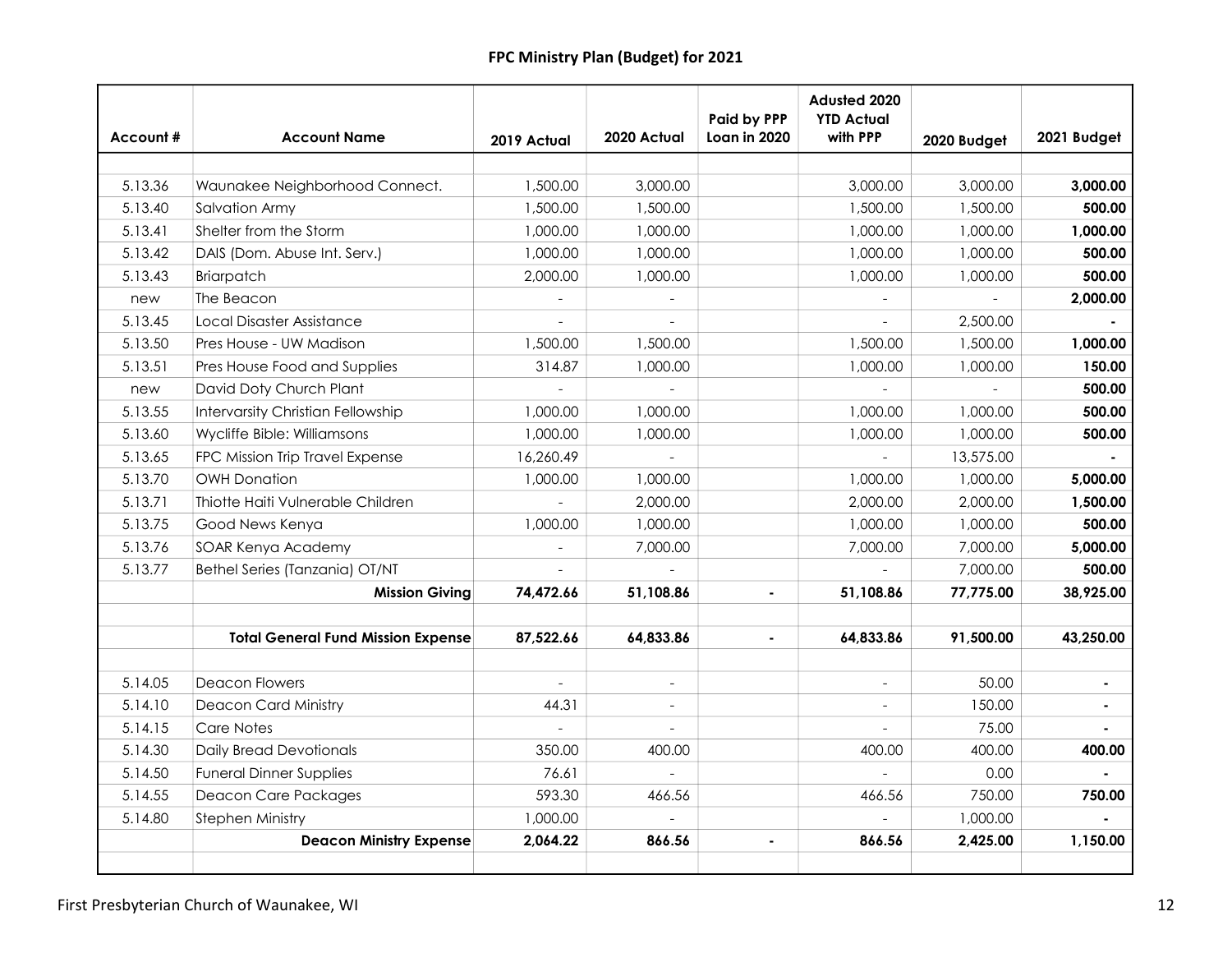| Account#                    | <b>Account Name</b>                        | 2019 Actual              | 2020 Actual              | Paid by PPP<br>Loan in 2020 | Adusted 2020<br><b>YTD Actual</b><br>with PPP | 2020 Budget  | 2021 Budget |
|-----------------------------|--------------------------------------------|--------------------------|--------------------------|-----------------------------|-----------------------------------------------|--------------|-------------|
|                             |                                            |                          |                          |                             |                                               |              |             |
|                             | <b>Total General Fund Expense</b>          | 939,939.20               | 820,925.21               | 131,400.00                  | 952,325.21                                    | 1,080,321.00 | 986,412.34  |
|                             |                                            |                          |                          |                             |                                               |              |             |
| <b>SPECIAL FUND EXPENSE</b> |                                            |                          |                          |                             |                                               |              |             |
|                             |                                            |                          |                          |                             |                                               |              |             |
| 5.18.00                     | Pastor's Benevolence Fund Expense          | 571.63                   | 4,404.46                 |                             |                                               |              |             |
|                             | <b>Pastors Benevolence Fund Expense</b>    | 571.63                   | 4,404.46                 |                             |                                               |              |             |
| 5.21.00                     | <b>Building Rental Deposit Expense</b>     | 2,039.17                 | 490.00                   |                             |                                               |              |             |
| 5.22.00                     | Per Capita                                 | 1,924.60                 | 1,967.10                 |                             |                                               |              |             |
| 5.24.01                     | Alice Parsons Memorial Expense             |                          | 874.26                   |                             |                                               |              |             |
| 5.24.02                     | Ed Moffat Memorial Fund Expense            | 100.00                   |                          |                             |                                               |              |             |
| 5.24.05                     | Cathy Mulcahy Memorial Fund Exp.           | 80.00                    |                          |                             |                                               |              |             |
|                             | <b>Session Special Funds Expense</b>       | 4,143.77                 | 3,331.36                 |                             |                                               |              |             |
|                             |                                            |                          |                          |                             |                                               |              |             |
| 5.26.00                     | Stephen Ministry Expense                   | 122.16                   |                          |                             |                                               |              |             |
| 5.26.10                     | Stephen Min. Leader Trng Expense           | 1,627.84                 | $\overline{\phantom{a}}$ |                             |                                               |              |             |
|                             | <b>Stephen Ministry Funds Expense</b>      | 1,750.00                 | $\blacksquare$           |                             |                                               |              |             |
|                             |                                            |                          |                          |                             |                                               |              |             |
| 5.30.00                     | PPP Payroll Expense                        | $\equiv$                 | 92,030.45                |                             |                                               |              |             |
| 5.30.10                     | PPP Pension Expense                        | $\overline{\phantom{a}}$ | 2.426.64                 |                             |                                               |              |             |
| 5.30.15                     | PPP 403b Match Expense                     | $\blacksquare$           | 3,711.86                 |                             |                                               |              |             |
| 5.30.20                     | PPP Medical Insurance Expense              | $\overline{a}$           | 27,198.78                |                             |                                               |              |             |
| 5.30.25                     | PPP Utilities Expense                      | $\blacksquare$           | 6,032.27                 |                             |                                               |              |             |
|                             | <b>Payroll Protection Loan Expense</b>     | ä,                       | 131,400.00               |                             |                                               |              |             |
|                             |                                            |                          |                          |                             |                                               |              |             |
| 5.31.10                     | Christmas Offering/Staff Expense           | 4,400.00                 | 3,256.00                 |                             |                                               |              |             |
| 5.31.32                     | S. Gade Continuing Ed. Expense             |                          | 818.41                   |                             |                                               |              |             |
| 5.31.70                     | Music Director Fund Expense                | 7,601.94                 | 3,570.00                 |                             |                                               |              |             |
|                             | <b>Personnel Special Funds Expense</b>     | 12,001.94                | 7,644.41                 |                             |                                               |              |             |
|                             |                                            |                          |                          |                             |                                               |              |             |
| 5.32.00                     | <b>Building &amp; Grounds Fund Expense</b> | 133.00                   | 240.48                   |                             |                                               |              |             |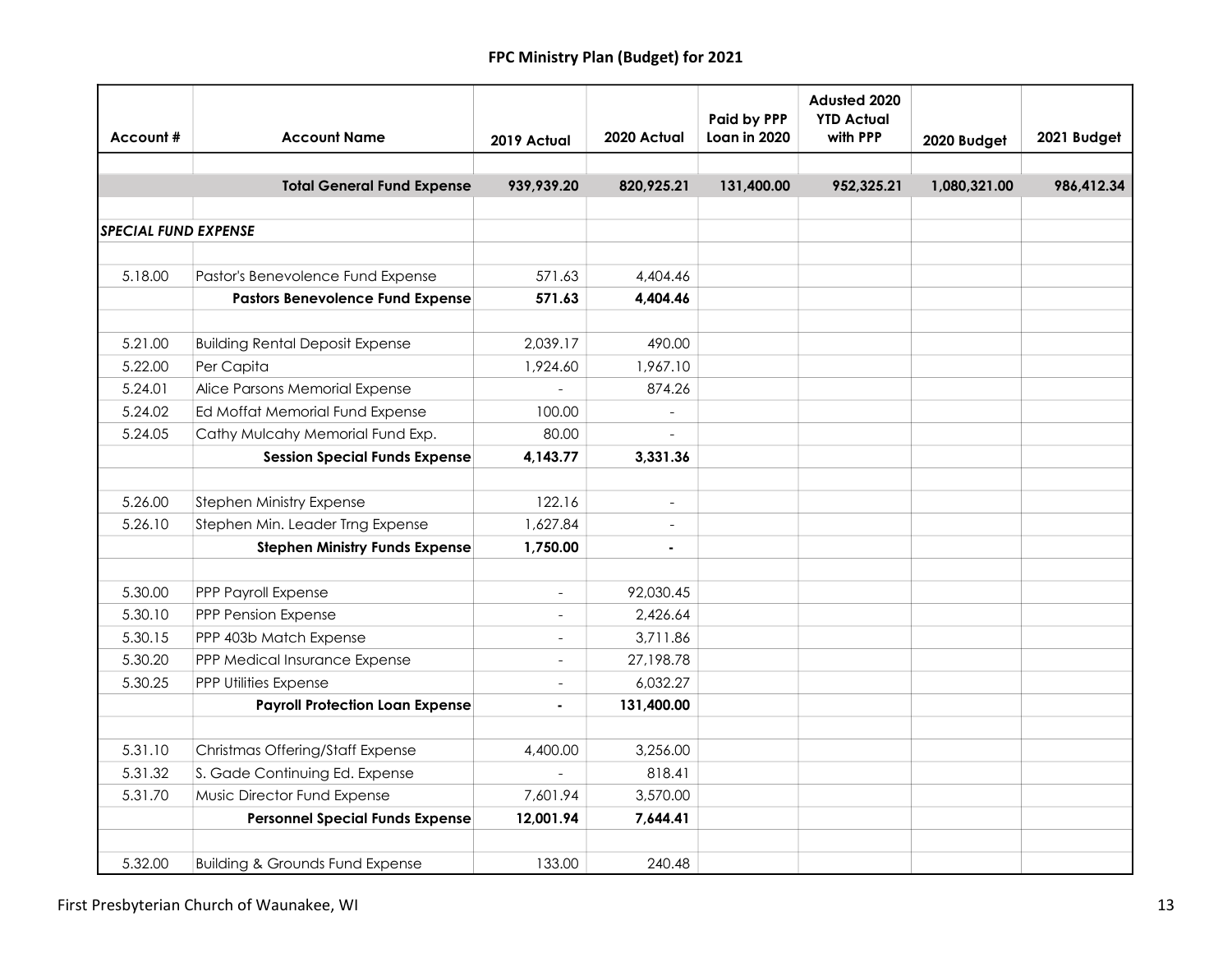| Account# | <b>Account Name</b>                         | 2019 Actual | 2020 Actual              | Paid by PPP<br>Loan in 2020 | Adusted 2020<br><b>YTD Actual</b><br>with PPP | 2020 Budget | 2021 Budget |
|----------|---------------------------------------------|-------------|--------------------------|-----------------------------|-----------------------------------------------|-------------|-------------|
|          |                                             |             |                          |                             |                                               |             |             |
| 5.32.10  | Capital Improvement Fund Expense            | 28,999.92   | 2,890.05                 |                             |                                               |             |             |
| 5.32.11  | <b>Chapel Chairs Expense</b>                | 1,180.20    |                          |                             |                                               |             |             |
| 5.32.12  | <b>Folding Chairs Expense</b>               | 1,947.25    |                          |                             |                                               |             |             |
| 5.32.30  | Church Sign Expense                         | 717.44      | 657.32                   |                             |                                               |             |             |
| 5.32.60  | Parking Lot Expense                         |             |                          |                             |                                               |             |             |
|          | <b>Building &amp; Grounds Funds Expense</b> | 32,977.81   | 3,787.85                 |                             |                                               |             |             |
|          |                                             |             |                          |                             |                                               |             |             |
| 5.33.00  | Worship & Music Fund Expense                | 354.14      | 781.31                   |                             |                                               |             |             |
| 5.33.10  | Music Ministry Fund Expense                 | 194.74      |                          |                             |                                               |             |             |
| 5.33.15  | Choir Fund Expense                          | 376.71      |                          |                             |                                               |             |             |
| 5.33.20  | Choir Flower Expense                        | 50.06       | 64.25                    |                             |                                               |             |             |
| 5.33.30  | Flower Fund Expense                         | 1,022.46    |                          |                             |                                               |             |             |
| 5.33.40  | Joyful Noise Fund Expense                   | 1,025.81    | $\overline{\phantom{a}}$ |                             |                                               |             |             |
| 5.33.50  | Organ Maintenance Expense                   | 425.00      |                          |                             |                                               |             |             |
| 5.33.60  | Sound System Fund Expense                   | 1,634.75    | 1,608.51                 |                             |                                               |             |             |
|          | <b>Worship &amp; Music Funds Expense</b>    | 5,083.67    | 2,454.07                 |                             |                                               |             |             |
|          |                                             |             |                          |                             |                                               |             |             |
| 5.36.00  | Fellowship Fund Expense                     | 257.72      | 1,851.86                 |                             |                                               |             |             |
| 5.36.02  | Women's Retreat Expense                     | 2,649.00    |                          |                             |                                               |             |             |
| 5.36.10  | New Horizons Expense                        | 60.70       | $\bar{\phantom{a}}$      |                             |                                               |             |             |
|          | <b>Fellowship Special Funds Expense</b>     | 2,967.42    | 1,851.86                 |                             |                                               |             |             |
|          |                                             |             |                          |                             |                                               |             |             |
| 5.37.00  | Children's Ministry Fund Expense            | 1,040.16    | 233.38                   |                             |                                               |             |             |
| 5.37.20  | Network 56 Mission Expense                  | 327.00      | 192.00                   |                             |                                               |             |             |
|          | <b>Childrens Min. Spec Funds Expense</b>    | 1,367.16    | 425.38                   |                             |                                               |             |             |
| 5.38.00  | Adult Education Fund Expense                | 75.00       | $\Box$                   |                             |                                               |             |             |
| 5.38.30  | Bethel Series Bible Study Expense           | 2,018.62    | 345.00                   |                             |                                               |             |             |
|          | Adult Ed. Special Funds Expense             | 2,093.62    | 345.00                   |                             |                                               |             |             |
|          |                                             |             |                          |                             |                                               |             |             |
| 5.39.10  | <b>Constant Contact Fund Expense</b>        | 75.00       |                          |                             |                                               |             |             |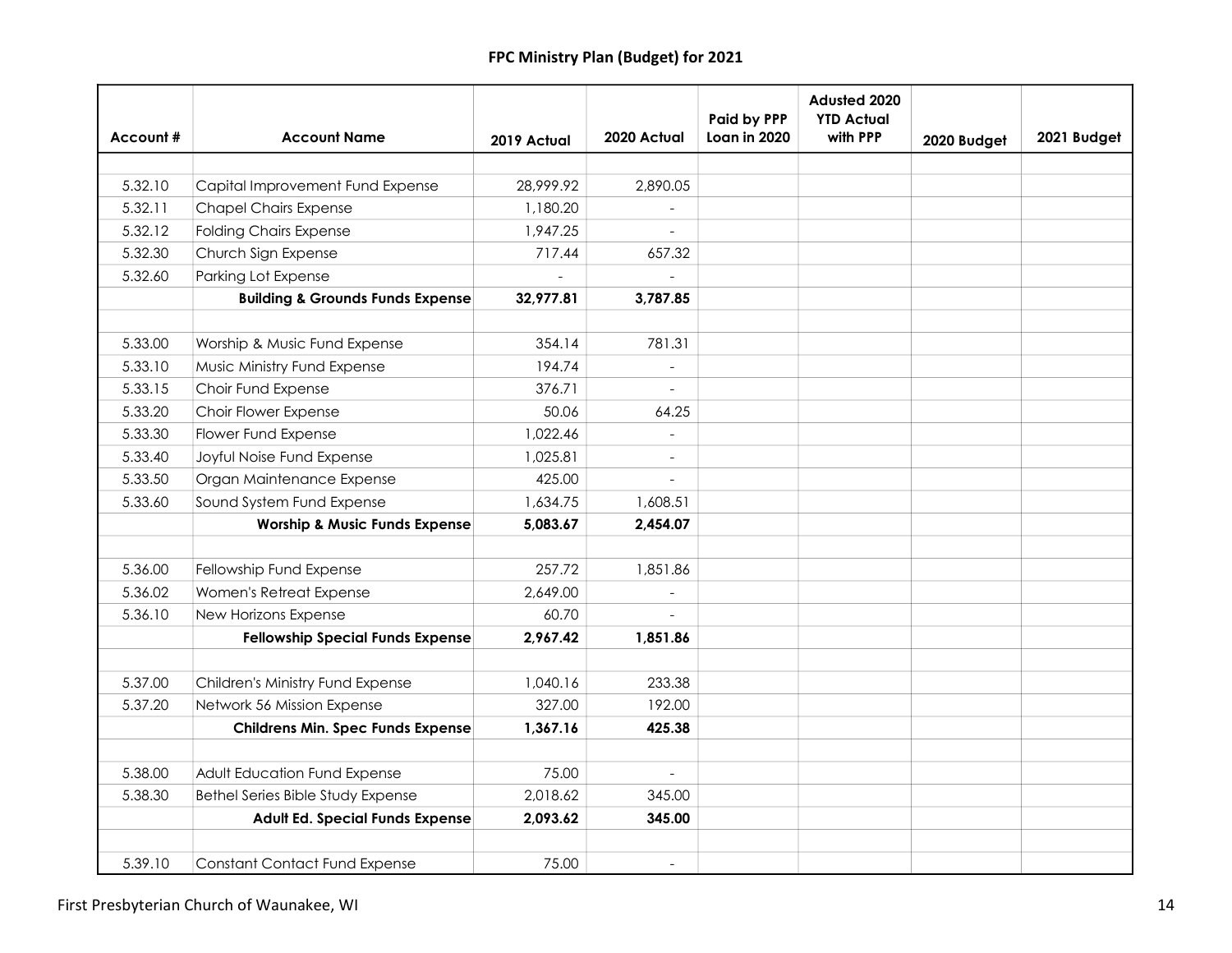|          |                                           |                          |                | <b>Paid by PPP</b> | Adusted 2020<br><b>YTD Actual</b> |             |             |
|----------|-------------------------------------------|--------------------------|----------------|--------------------|-----------------------------------|-------------|-------------|
| Account# | <b>Account Name</b>                       | 2019 Actual              | 2020 Actual    | Loan in 2020       | with PPP                          | 2020 Budget | 2021 Budget |
|          |                                           |                          |                |                    |                                   |             |             |
| 5.39.20  | Website Expense                           | 2,689.50                 | 477.17         |                    |                                   |             |             |
|          | <b>Church Office Funds Expense</b>        | 2,764.50                 | 477.17         |                    |                                   |             |             |
|          |                                           |                          |                |                    |                                   |             |             |
| 5.40.00  | Family Ministry Memorial Expense          | 144,552.41               | 2,866.60       |                    |                                   |             |             |
| 5.40.10  | <b>MOPS Expense</b>                       |                          | 93.87          |                    |                                   |             |             |
|          | <b>Family Ministry Funds Expense</b>      | 144,552.41               | 2,960.47       |                    |                                   |             |             |
|          |                                           |                          |                |                    |                                   |             |             |
| 5.41.00  | Student Min. Special Fund Expense         | 3,840.85                 | 205.27         |                    |                                   |             |             |
| 5.41.10  | <b>Confirmation Expense</b>               | 275.00                   | 170.00         |                    |                                   |             |             |
| 5.41.20  | Student Scholarship Fund Expense          |                          | 400.00         |                    |                                   |             |             |
| 5.41.30  | High School Winter Retreat Expense        | 3,783.66                 | 1,834.18       |                    |                                   |             |             |
| 5.41.40  | Middle School Events Expense              | 300.00                   |                |                    |                                   |             |             |
| 5.41.50  | Middle School Winter Retreat Exp.         | 2,137.40                 | 1,496.31       |                    |                                   |             |             |
|          | <b>Student Min. Special Funds Expense</b> | 10,336.91                | 4,105.76       |                    |                                   |             |             |
| 5.42.20  | Student Mission Trip Expense              | 29,321.62                | 500.00         |                    |                                   |             |             |
| 5.42.50  | Students Doing Mission Expense            | 72,078.44                |                |                    |                                   |             |             |
|          | <b>Student Mission Funds Expense</b>      | 101,400.06               | 500.00         |                    |                                   |             |             |
|          |                                           |                          |                |                    |                                   |             |             |
| 5.43.02  | Giving Tree Expense                       | $\overline{\phantom{a}}$ | 1,878.00       |                    |                                   |             |             |
| 5.43.10  | <b>Food Pantry Fund Expense</b>           | 177.00                   | 300.00         |                    |                                   |             |             |
| 5.43.15  | <b>Madison East Mission Expense</b>       | 200.00                   | $\overline{a}$ |                    |                                   |             |             |
| 5.43.20  | Homeless Meal Fund Expense                | 542.39                   | 500.00         |                    |                                   |             |             |
| 5.43.30  | Food For Kidz Expense                     | 810.66                   |                |                    |                                   |             |             |
| 5.43.50  | FPCW People Doing Mission Exp.            | 51,103.94                |                |                    |                                   |             |             |
| 5.43.80  | Outreach for World Hope Expense           |                          |                |                    |                                   |             |             |
| 5.43.81  | Soar Kenya Academy Expense                | 4,800.00                 | 1,315.02       |                    |                                   |             |             |
| 5.43.85  | <b>Family Mission Trip Expense</b>        | 14,798.74                |                |                    |                                   |             |             |
|          | <b>Mission Team Spec. Funds Expense</b>   | 72,432.73                | 3,993.02       |                    |                                   |             |             |
|          |                                           |                          |                |                    |                                   |             |             |
|          | <b>Total Mission Funds Expense</b>        | 173,832.79               | 4,493.02       |                    |                                   |             |             |